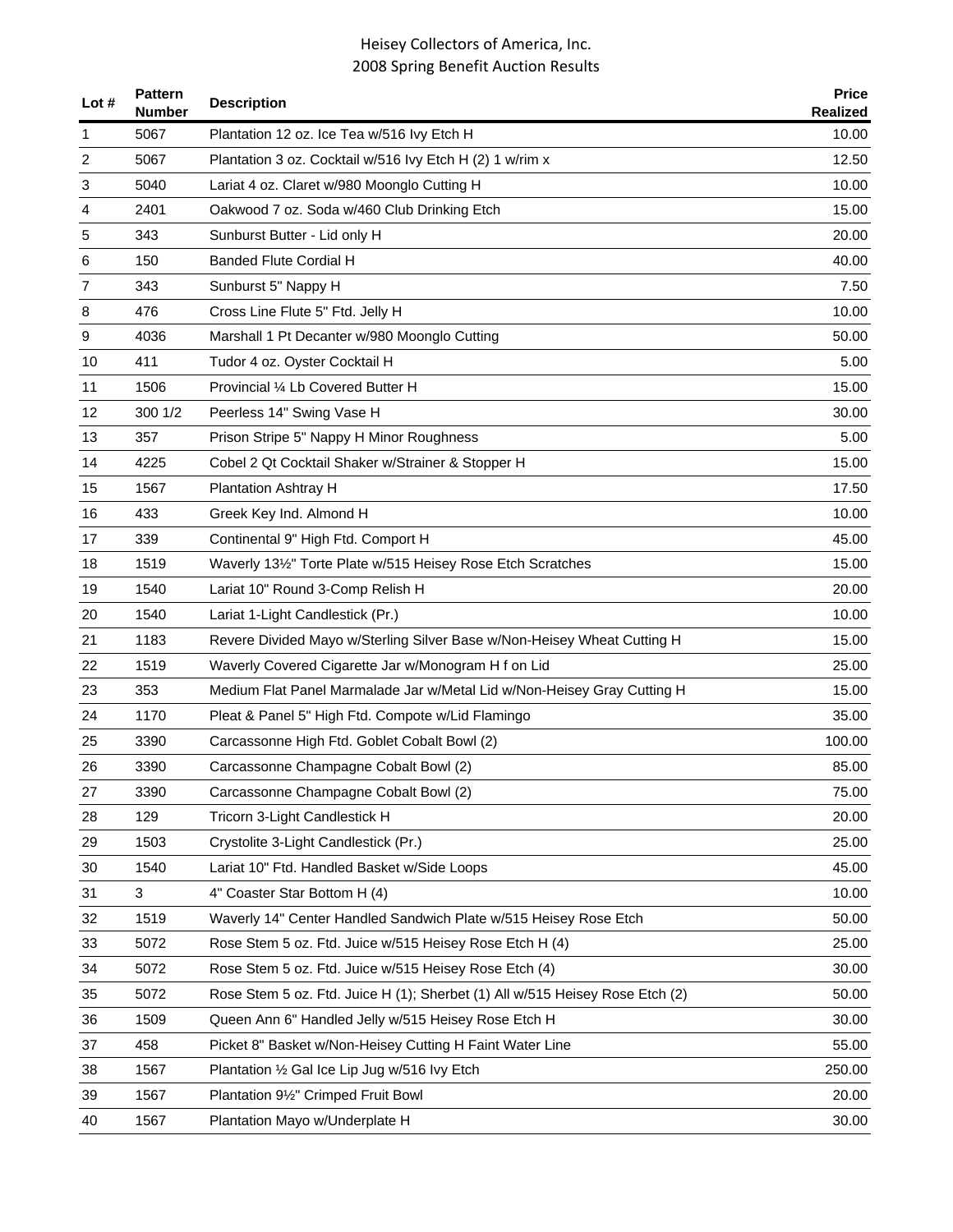| Lot $#$     | <b>Pattern</b><br><b>Number</b> | <b>Description</b>                                                                                                                             | <b>Price</b><br>Realized |
|-------------|---------------------------------|------------------------------------------------------------------------------------------------------------------------------------------------|--------------------------|
| 41          | 1567                            | Plantation 1-Light Candleblock (Pr.)                                                                                                           | 95.00                    |
| 42          | 1567                            | Plantation Salt & Pepper Shakers w/Metal Tops H, 1 Cloudy                                                                                      | 25.00                    |
| 43          | 1567                            | Plantation Syrups (2) on 81/2" Condiment Tray                                                                                                  | 125.00                   |
| 44          | 1567                            | Plantation Ashtray/Coaster (2)                                                                                                                 | 15.00                    |
| 45          | 1567                            | Plantation Ashtray/Coaster (2)                                                                                                                 | 15.00                    |
| 46          | 1567                            | Plantation Ashtray/Coaster (2)                                                                                                                 | 20.00                    |
| 47          | 1502                            | Crystolite Swirl Candleblock (Pr.)                                                                                                             | 10.00                    |
| 48          | 1566                            | Banded Crystolite Ftd. Candleblock (Pr.)                                                                                                       | 25.00                    |
| 49          | 7000                            | Sunflower 3½" Candlestick (Pr.)                                                                                                                | 15.00                    |
| 50          | 1503                            | Crystolite 2" Rosette Candleblock (Pr.)                                                                                                        | 10.00                    |
| 51          | 1519                            | Waverly 11" Sea Horse Ftd. Floral Bowl w/515 Heisey Rose Etch H, sm. x on 1 foot                                                               | 30.00                    |
| 52          | 341                             | Puritan 7" Compote H                                                                                                                           | 35.00                    |
| 53          | 341                             | Puritan 3 oz. Ftd. Sherbet (1); 393 Narrow Flute Ind. Almond (1); 1503 Crystolite Ind. Swan<br>Nut (1); 1503 Crystolite Salt Shaker (1) Cloudy | 25.00                    |
| 54          | 10                              | Oak Leaf Coaster (1) Moongleam; 500 Octagon Frozen Dessert (1) Moongleam H                                                                     | 25.00                    |
| 55          | 1170                            | Pleat & Panel Cruet Moongleam                                                                                                                  | 35.00                    |
| 56          | 1183                            | Revere 1-Handled Jelly Non-Heisey Cutting H (1); 3411/2 Puritan 6" Plate Non-Heisey Cutting<br>H(1)                                            | 12.50                    |
| 57          | 1401                            | Empress 6½" Bon Bon Sahara H                                                                                                                   | 15.00                    |
| 58          | 5                               | Showhorse                                                                                                                                      | 450.00                   |
| 59          | 5                               | Patrician 9" Candlestick (Pr.)                                                                                                                 | 35.00                    |
| 60          | 4036                            | Marshall 1 Qt Cocktail Shaker w/Strainer & Stopper                                                                                             | 40.00                    |
| 61          | 5                               | Patrician 5" Toy Candlestick (Pr.)                                                                                                             | 30.00                    |
| 62          | 5                               | Patrician 5" Toy Candlestick (Pr.)                                                                                                             | 25.00                    |
| 63          | 1552                            | Four Leaf Candlestick (Pr.)                                                                                                                    | 30.00                    |
| 64          | 354                             | Wide Flat Panel Domino Sugar H                                                                                                                 | 30.00                    |
| 65          | 473                             | Narrow Flute w/Rim 6 oz. Oil / Cruet w/Replacement Stopper Unknown Cutting on Stopper H                                                        | 10.00                    |
| 66          | 1509                            | Queen Ann 6" D.F. Saucer Candlebase H                                                                                                          | 10.00                    |
| 67          | 1401                            | Empress Center Handled Sandwich Plate w/855 Fuchsia Cutting H                                                                                  | 35.00                    |
| 68          | 1401                            | Empress D.F. Cream Sahara H, f on Foot                                                                                                         | 25.00                    |
| 69          | 1401                            | Empress 14" Oval Platter Flamingo                                                                                                              | 35.00                    |
| 70          | 1503                            | Crystolite 9" Relish H Scratches                                                                                                               | 12.50                    |
| 71          | 7000                            | Sunflower 14" Torte Plate                                                                                                                      | 15.00                    |
| 72          | 1519                            | Waverly Cream w/515 Heisey Rose Etch H                                                                                                         | 12.50                    |
| 73          | 1503                            | Crystolite 8" Praline                                                                                                                          | 20.00                    |
| 74          | 3368                            | Albermarle 2 oz. Wine Non-Heisey Cutting H (9)                                                                                                 | 55.00                    |
| 75          | 4091                            | Kimberly Goblet w/944 Courtship Cutting H (8), 1 repaired                                                                                      | 60.00                    |
| <b>75AD</b> | 3                               | Elephant Small Pink HCA-D                                                                                                                      | 25.00                    |
| 76          | 4069                            | Ridgeleigh Champagne Unknown Cutting                                                                                                           | 50.00                    |
| 77          | 3404                            | Spanish Champagne Cobalt Bowl H (2)                                                                                                            | 85.00                    |
| 78          | 3312                            | Gayoso Champagne Flamingo (2)                                                                                                                  | 25.00                    |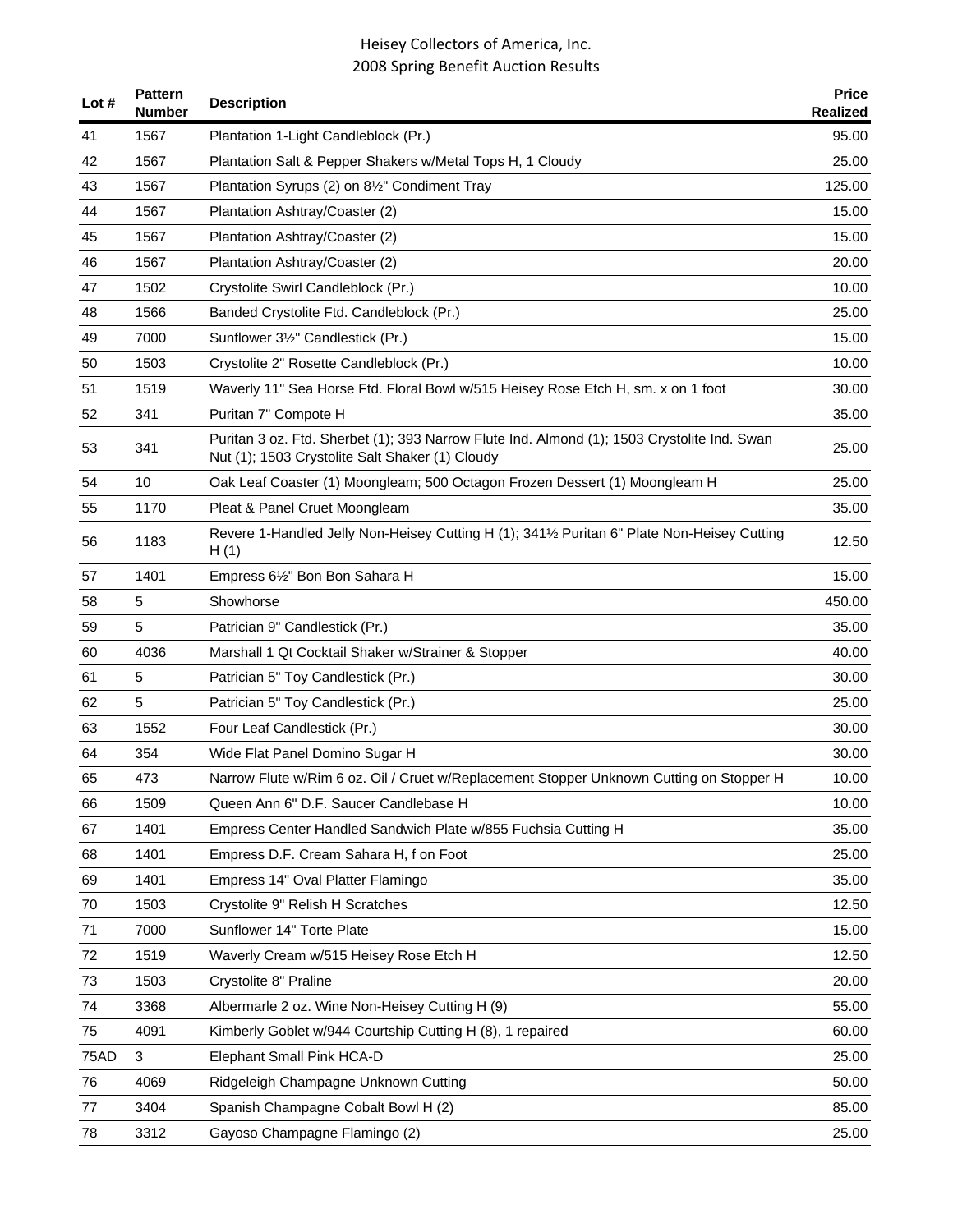| Lot $#$         | <b>Pattern</b><br>Number | <b>Description</b>                                                                                                                                         | <b>Price</b><br>Realized |
|-----------------|--------------------------|------------------------------------------------------------------------------------------------------------------------------------------------------------|--------------------------|
| 79              | 4091                     | Kimberly Champagne w/944 Courtship Cutting H (2)                                                                                                           | 15.00                    |
| 80              | 4091                     | Kimberly Champagne w/1051 Dolly Madison Rose Cutting (2)                                                                                                   | 25.00                    |
| 81              | 3411                     | Monte Cristo Champagne w/781 St Anne Cutting (2)                                                                                                           | 60.00                    |
| 82              | 5074                     | Sea Horse Stem Cocktail Plain Bowl H (2)                                                                                                                   | 130.00                   |
| 83              | 1776                     | Kalonyal 5" Ftd. Jelly H                                                                                                                                   | 30.00                    |
| 84              | 1469                     | Ridgeleigh 1-Light Candelabra w/Bobeches & Prisms H (Pr.)                                                                                                  | 70.00                    |
| 85              | 1469                     | Ridgeleigh Swan-Handled Floral Bowl                                                                                                                        | 140.00                   |
| 86              | 1469                     | Ridgeleigh Cruet / Oil (2)                                                                                                                                 | 25.00                    |
| 87              | 1205                     | Fancy Loop 4" Rose Bowl F                                                                                                                                  | 35.00                    |
| 88              | 1205                     | Fancy Loop 7" Oval Celery Tray Roughness (1); 12" Oval Celery Tray f (1)                                                                                   | 40.00                    |
| 89              | 343                      | Sunburst Punch Cup H (1); 1205 Fancy Loop Punch Cup (1)                                                                                                    | 15.00                    |
| 90              | 1205                     | Fancy Loop Butter Pat (2) f; Salt (3) f                                                                                                                    | 20.00                    |
| 91              | 343                      | Sunburst 3" Nappy (1); 4" Nappy (1); 5" Nappy (1) H                                                                                                        | 25.00                    |
| 92              | 355                      | Quator Hotel Cream & Sugar w/Non-Heisey Cutting H, f on Sugar                                                                                              | 35.00                    |
| 93D             | 433                      | Greek Key Cheese & Cracker H                                                                                                                               | 80.00                    |
| 94D             | 433                      | Greek Key Medium Ice Tub H                                                                                                                                 | 45.00                    |
| 95 <sub>D</sub> | 1567                     | Plantation Ftd. Cheese w/Cover H                                                                                                                           | 45.00                    |
| 96D             | 1540                     | Lariat Small Candy Box w/Cover f on Lid                                                                                                                    | 20.00                    |
| 97D             | 1553                     | Sparrow                                                                                                                                                    | 40.00                    |
| 98D             | 1404                     | Old Sandwich Sundae Sahara (4) 1 Rim F                                                                                                                     | 25.00                    |
| 99D             | 411                      | Tudor 6" Plate H (6)                                                                                                                                       | 10.00                    |
| 100D            | 1540                     | Lariat Cream & Sugar                                                                                                                                       | 15.00                    |
| 101D            | 500                      | Octagon Frozen Dessert Flamingo Rim Roughness                                                                                                              | 5.00                     |
| 102D            | 1415                     | Twentieth Century Sherbet Dawn H                                                                                                                           | 25.00                    |
| 103D            | 120                      | Overlapping Swirl Candlestick Moongleam (Pr.)                                                                                                              | 50.00                    |
| 104D            | 1567                     | Plantation Champagne (1); 5067 Plantation Goblet (1)                                                                                                       | 15.00                    |
| 105D            | 1567                     | Plantation Ftd. Juice (2)                                                                                                                                  | 20.00                    |
| 106D            | 1567                     | Plantation 8" Plate (6) Cloudy                                                                                                                             | 20.00                    |
| 107D            | 1567                     | <b>Plantation Cream &amp; Sugar</b>                                                                                                                        | 30.00                    |
| 108D            | 500                      | Octagon Cream & Sugar Flamingo Cracked Handle on Sugar                                                                                                     | 10.00                    |
| 109D            | 393                      | Narrow Flute Sherbet H (4)                                                                                                                                 | 22.50                    |
| 110D            | 1503                     | Crystolite 3-Part Relish (2)                                                                                                                               | 20.00                    |
| 111D            | 341                      | Puritan 8" Oval Dish H Rim Roughness (1); 351 Priscilla 6 oz. Ale H (1); 1454 Diamond Point<br>Ashtray / Jelly Set (1); 1404 Old Sandwich Ind. Ashtray (1) | 25.00                    |
| 112             | 134                      | Trident 2-Light Candlestick (Pr.)                                                                                                                          | 22.50                    |
| 113             | 1201                     | Fandango Ind. Salt (2)                                                                                                                                     | 25.00                    |
| 114             | 341                      | Puritan 4 oz. Cruet f on Stopper                                                                                                                           | 15.00                    |
| 115             | 1503                     | Crystolite Tri-corner Handled Jelly w/Spider Web Bottom                                                                                                    | 10.00                    |
| 116             | 3330                     | Hanover Goblet w/19 Double Loop Etch H                                                                                                                     | 10.00                    |
| 117             | 4054                     | Coronation Small Martini Pitcher w/Plastic Stirrer (1); Bar Glasses (5) All w/Rattan Wrapping                                                              | 65.00                    |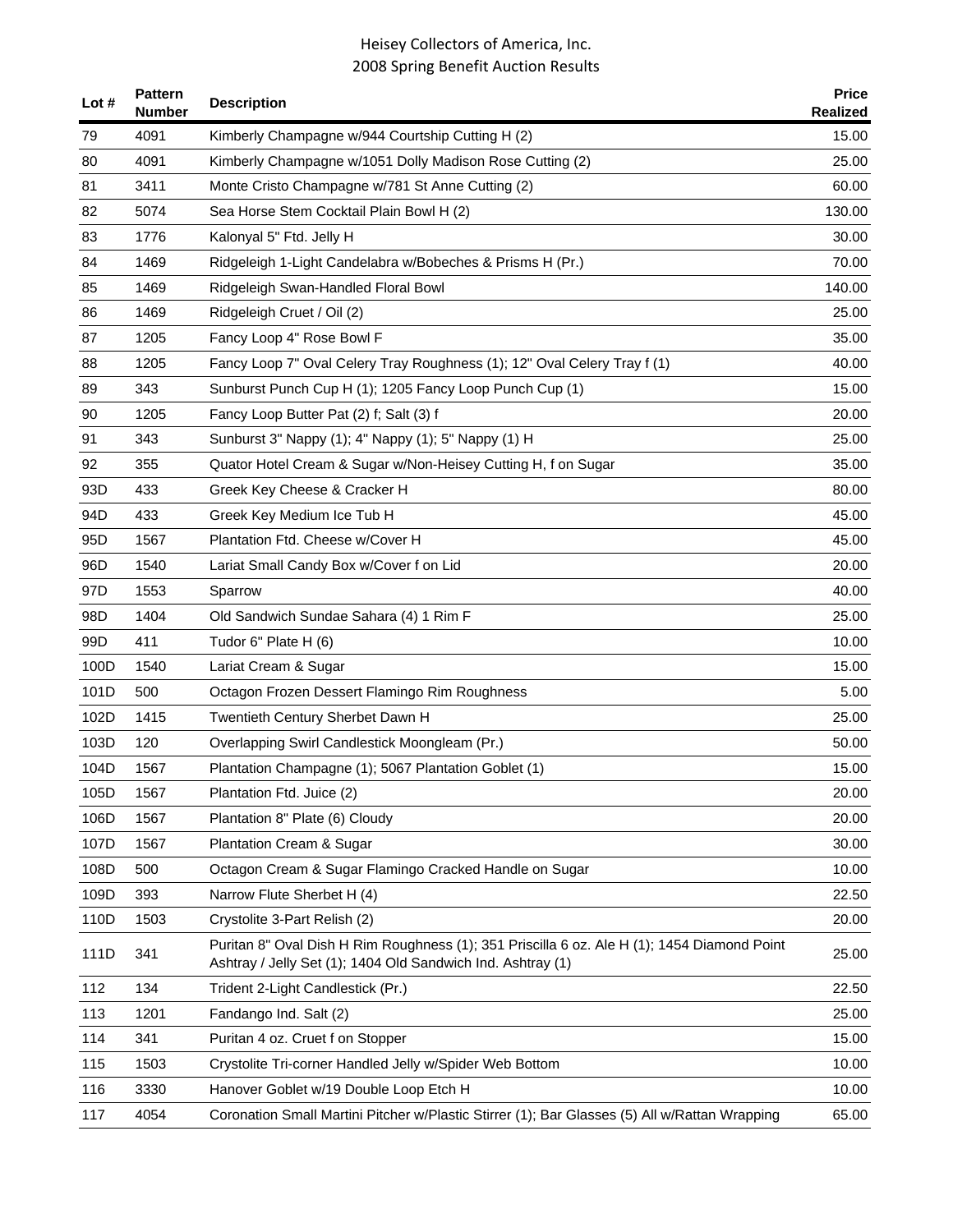| Lot $#$ | <b>Pattern</b><br><b>Number</b> | <b>Description</b>                                                  | <b>Price</b><br><b>Realized</b> |
|---------|---------------------------------|---------------------------------------------------------------------|---------------------------------|
| 118     | 343                             | <b>Sunburst Water Bottle</b>                                        | 30.00                           |
| 119     | 341                             | Puritan Pickle Jar w/Lid H Cloudy                                   | 20.00                           |
| 120     | 1469                            | Ridgeleigh Oval Floral Bowl Sahara H Chips                          | 15.00                           |
| 121     | 1469                            | Ridgeleigh 12" Fruit Bowl H Bruise                                  | 5.00                            |
| 122     | 1469                            | Ridgeleigh 131/2" Sandwich Plate                                    | 15.00                           |
| 123     | 1509                            | Queen Ann D.F. Floral Bowl w/941 Barcelona Cutting                  | 30.00                           |
| 124     | 7000                            | Sunflower Tumbler H                                                 | 15.00                           |
| 125     | 150                             | Banded Flute Match Box Stand H                                      | 45.00                           |
| 126     | 1567                            | Plantation 9" Oval 2-Part Relish H                                  | 25.00                           |
| 127     | 1567                            | Plantation 13" Celery H                                             | 20.00                           |
| 128     | 1519                            | Waverly 7" Underplate w/507 Orchid Etch                             | 5.00                            |
| 129     | 433                             | Greek Key Flared Sherbet H (6)                                      | 30.00                           |
| 130     | 433                             | Greek Key Straight Sherbet H                                        | 5.00                            |
| 131     | 1469                            | Ridgeleigh Champagne H (9)                                          | 30.00                           |
| 132D    | 1503                            | Crystolite Ice Bucket                                               | 40.00                           |
| 133     | 1533                            | Sparrow                                                             | 55.00                           |
| 134     | 1201                            | Fandango Ftd. Cake Basket w/Gold Décor                              | 80.00                           |
| 135     | 1201                            | Fandango 7" Nappy w/Ruffled Edge Shows Wear                         | 10.00                           |
| 136     | 1201                            | Fandango 9" Triangular Nappy                                        | 40.00                           |
| 137     | 1201                            | Fandango 4 oz. Oil (2); 6 oz. Oil (1) Roughness, Wrong Stoppers     | 20.00                           |
| 138     | 1201                            | Fandango 6" Nappy (1); 7" Nappy (1); 8" Nappy (1) All F             | 30.00                           |
| 139     | 1201                            | Fandango 6" Pickle (2); 6" Oblong Pickle (1) All F                  | 30.00                           |
| 140     | 1201                            | Fandango Salt (6) All Rough                                         | 25.00                           |
| 141     | 1201                            | Fandango Cream & Sugar (Pr.)                                        | 35.00                           |
| 142     | 1201                            | Fandango Hotel Sugar F                                              | 5.00                            |
| 143     | 1469                            | Ridgeleigh 2" Candlestick (Pr.)                                     | 15.00                           |
| 144     | 1567                            | Plantation Marmalade w/Cover H                                      | 65.00                           |
| 145     | 3                               | Marlboro 9" Candlestick                                             | 25.00                           |
| 146     | 1626                            | Satellite Mayo w/Frosted Star H                                     | 50.00                           |
| 147     | 4054                            | Coronation 5 oz. Soda / Juice w/1091 Wheat Cutting (12)             | 50.00                           |
| 148     | 1540                            | Lariat Coaster (9)                                                  | 25.00                           |
| 149     | 3355                            | Fairacre 2 oz. Wine Moongleam Stem & Foot 3 w/H (4)                 | 40.00                           |
| 150     | 5038                            | Rooster Stem Cocktail (3)                                           | 65.00                           |
| 150AD   | 100                             | Asiatic Pheasant Lavender Ice HCA - 96 D Sample                     | 35.00                           |
| 151     | 3390                            | Carcassonne Cigarette Holder Cobalt Bowl                            | 80.00                           |
| 152     | 3390                            | Carcassonne Cigarette Holder Cobalt Bowl                            | 75.00                           |
| 153     | 5048                            | Rooster Head Stem Cocktail (2)                                      | 45.00                           |
| 154     | 1252                            | Twist French Dressing Bottle w/Stopper Flamingo f on Stopper Bottom | 95.00                           |
| 155     | 1205                            | Fancy Loop 5" Triangular Nappy w/Gold on Edge Emerald f             | 25.00                           |
| 156     | 1201                            | Fandango 9" High Ftd. Bowl                                          | 70.00                           |
|         |                                 |                                                                     |                                 |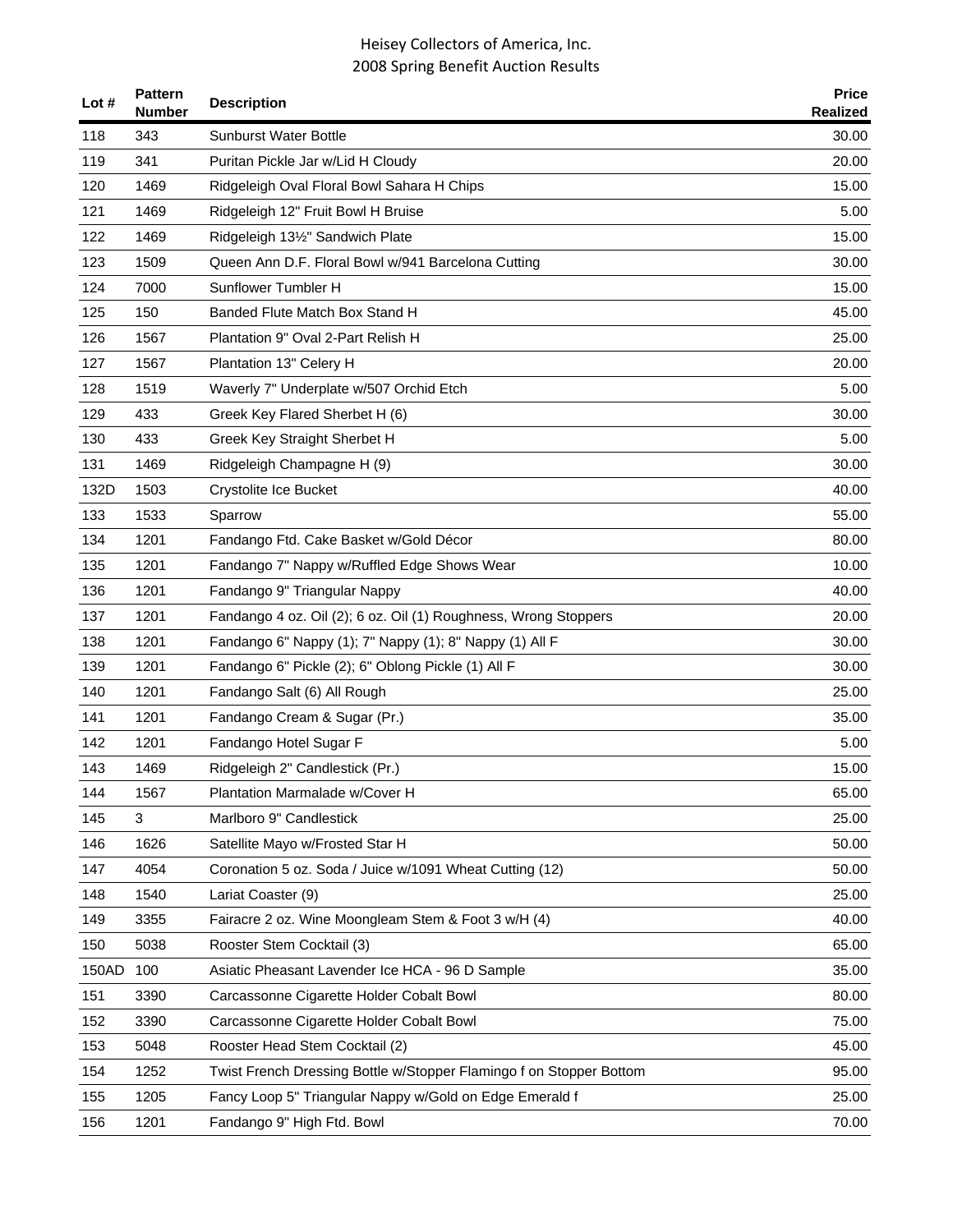| Lot $#$ | <b>Pattern</b><br>Number | <b>Description</b>                                                                       | <b>Price</b><br><b>Realized</b> |
|---------|--------------------------|------------------------------------------------------------------------------------------|---------------------------------|
| 157     | 1201                     | Fandango 8" Cupped High Ftd. Bowl                                                        | 80.00                           |
| 158     | 1201                     | Fandango Celery Vase F                                                                   | 20.00                           |
| 159     | 1201                     | Fandango Butter Pat (6)                                                                  | 75.00                           |
| 160     | 1201                     | Fandango 9" Oblong Rough Edges                                                           | 20.00                           |
| 161     | 1201                     | Fandango 4" Ftd. Jelly                                                                   | 55.00                           |
| 162     | 1201                     | Fandango 81/2" Flared Nappy (1); 10" Nappy (1)                                           | 40.00                           |
| 163     | 1201                     | Fandango Handled Jelly                                                                   | 15.00                           |
| 164     | 1201                     | Fandango 8" Round Shallow Nappy C F                                                      | 5.00                            |
| 165     | 1201                     | Fandango Ice Cream Set w/Tray (1) F; Square Nappy (7) 1-F                                | 60.00                           |
| 166     | 1201                     | Fandango 4" Rose Bowl (2), 1w/f & 1 w/x                                                  | 15.00                           |
| 167     | 1201                     | Fandango 8" Plate (2)                                                                    | 25.00                           |
| 168     | 1201                     | Fandango Butter Bottom only                                                              | 10.00                           |
| 169     | $V-8621$                 | Verlys Pine Cone Bowl                                                                    | 20.00                           |
| 170     | 5058                     | Goose Stem Cocktail (2)                                                                  | 120.00                          |
| 171     | 1469                     | Ridgeleigh 131/2" Sandwich Plate H                                                       | 25.00                           |
| 172     | 1506                     | Provincial 17" Buffet Plate Limelight H, minor scratches                                 | 190.00                          |
| 173     | 1201                     | Fandango 2-Handled Jelly (2), 1 w/roughness                                              | 15.00                           |
| 174     | 1485                     | Saturn Cream H (1); 2052 Bar Glass Flamingo (1)                                          | 12.50                           |
| 175     | 6                        | Mayo Ladle w/Gold H (1); 300 Peerless Cream H (1)                                        | 15.00                           |
| 176     | 1225                     | Punty Band 4" Nappy (1); 1220 Plain Band 4" Nappy (1) f                                  | 5.00                            |
| 177     | 300                      | Peerless 4" Nappy (3)                                                                    | 10.00                           |
| 178     | 10                       | Oak Leaf Coaster Flamingo                                                                | 12.50                           |
| 179     | 362                      | 7 oz. Syrup Unknown Cutting                                                              | 15.00                           |
| 180     | 1201                     | Fandango Punch Cup (2), 1 w/roughness                                                    | 5.00                            |
| 181     | 1201                     | Fandango Water Bottle                                                                    | 27.50                           |
| 182     | 351                      | Priscilla Butter Pat H (10)                                                              | 20.00                           |
| 183     | 357                      | Prison Stripe 4" Nappy H (1); 325 Pillows 5" Nappy H (1) F; 1201 Fandango 5" Nappy (1) f | 15.00                           |
| 184     | 343                      | Sunburst 8" Ruffled Bowl H (1); 8" Oval Pickle H (1)                                     | 30.00                           |
| 185     | 4036                     | Marshall Decanter w/Monogram Stained w/Goose Stopper Ground                              | 70.00                           |
| 186     | 150                      | Banded Flute 10" Dresser Tray H, shows wear                                              | 20.00                           |
| 187     | 1401                     | Empress 6" Square Plate Tangerine H                                                      | 45.00                           |
| 188     | 4002                     | Aqua Caliente Cocktail w/454 Antarctic Etch H                                            | 25.00                           |
| 189     | 4054                     | Coronation 2 oz. Bar Dorothy Thorpe Carving & Signature                                  | 105.00                          |
| 190     | 4054                     | Coronation 2 oz. Bar Dorothy Thorpe Carving & Signature                                  | 140.00                          |
| 190A    | 1201                     | Fandango 9" Ruffled Nappy                                                                | 20.00                           |
| 191     | 1203                     | Flat Panel Octagon 12" Floral Bowl Moongleam H                                           | 35.00                           |
| 192     | 1231                     | Ribbed Octagon Cup & Saucer Flamingo H (4 Sets)                                          | 25.00                           |
| 193     | 1540                     | Lariat 2-Light Candlestick w/Non-Heisey Cutting                                          | 15.00                           |
| 194     | 500                      | Octagon Ice Tub Flamingo H                                                               | 50.00                           |
| 195     | 393                      | Narrow Flute 9" Cottage Cheese H                                                         | 70.00                           |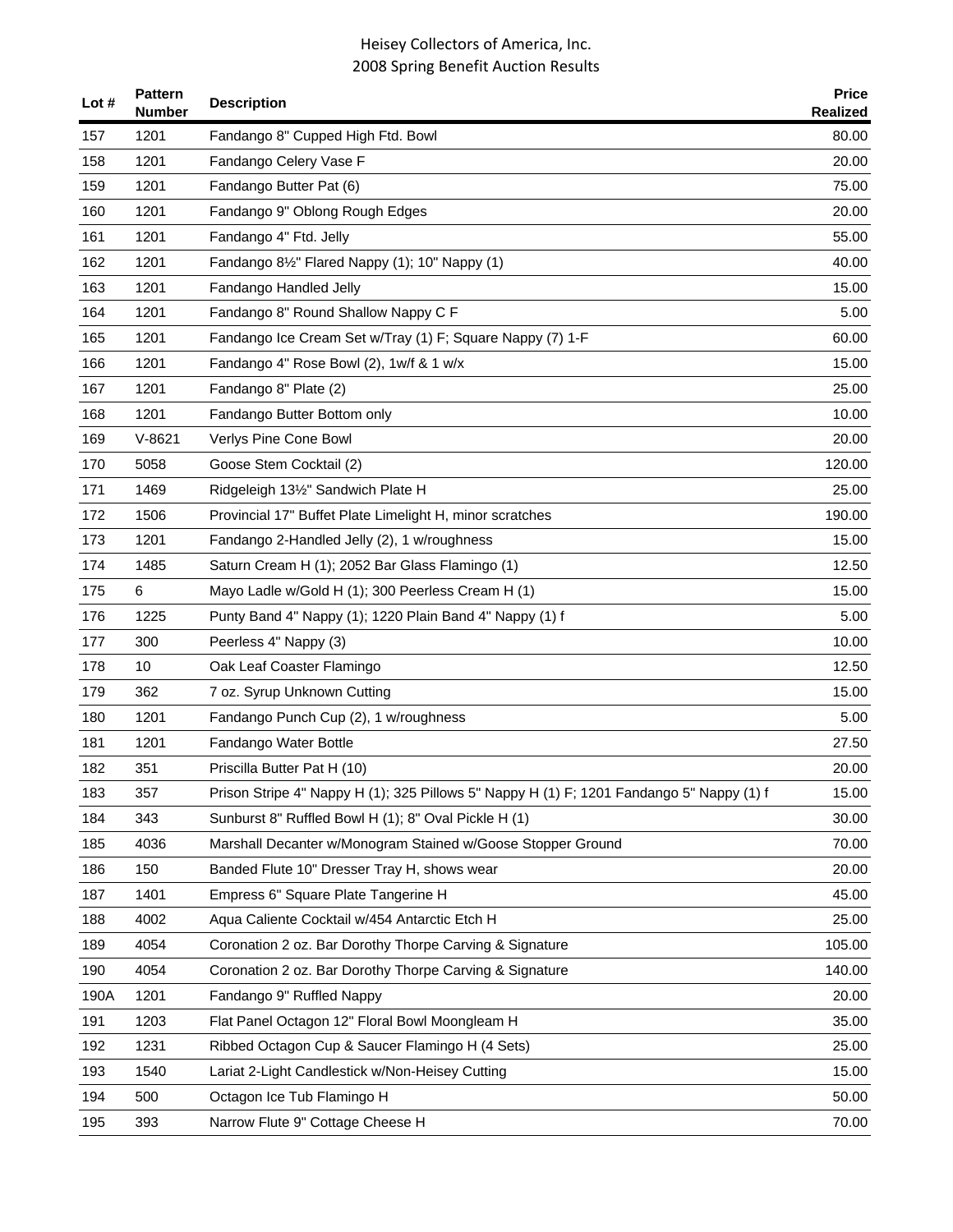| Lot $#$ | <b>Pattern</b><br><b>Number</b> | <b>Description</b>                                                                                                | <b>Price</b><br>Realized |
|---------|---------------------------------|-------------------------------------------------------------------------------------------------------------------|--------------------------|
| 196     | 354                             | Wide Flat Panel Cream & Sugar Flamingo H f on Cream Handle                                                        | 22.50                    |
| 197     | 1170                            | Pleat & Panel Luncheon Goblet Flamingo (5)                                                                        | 35.00                    |
| 198     | 1170                            | Pleat & Panel 7" Plate Flamingo H (5)                                                                             | 15.00                    |
| 199     | 1229                            | Octagon Ind. Nut Flamingo H (6)                                                                                   | 32.50                    |
| 200     | 1229                            | Octagon Bon Bon Flamingo                                                                                          | 15.00                    |
| 201     | 1252                            | Twist 7" Pickle Flamingo H (2)                                                                                    | 17.50                    |
| 202     | 1252                            | Twist 12" Celery Flamingo H Chip on Inner Rim                                                                     | 5.00                     |
| 203     | 112                             | Mercury Candlestick (Pr.)                                                                                         | 15.00                    |
| 204     | 1184                            | Yeoman 6" D.O. Low Ftd. Deep Comport Flamingo H                                                                   | 25.00                    |
| 205     | 1184                            | Yeoman D.O. Cream & Sugar w/Lid Flamingo H                                                                        | 40.00                    |
| 206     | 1469                            | Ridgeleigh Star Relish H                                                                                          | 20.00                    |
| 207     | 112                             | Mercury Candlestick Flamingo Repair                                                                               | 0.00                     |
| 208     | 1503                            | Crystolite 3-Light Candlestick (Pr.)                                                                              | 20.00                    |
| 209     | 1503                            | Crystolite 3-Part Relish                                                                                          | 15.00                    |
| 210     | 1503                            | Crystolite Puff Box & Lid                                                                                         | 32.50                    |
| 211     | 1503                            | Crystolite Cream & Sugar H                                                                                        | 17.50                    |
| 212     | 433                             | Greek Key Oval Hotel Sugar H                                                                                      | 17.50                    |
| 213     | 1552                            | Twist Mint Flamingo H                                                                                             | 20.00                    |
| 214     | 3481                            | Glenford 12 oz. Ftd. Soda Moongleam Foot, base chip                                                               | 10.00                    |
| 215     | 1183                            | Revere 10" Cracker Tray H                                                                                         | 15.00                    |
| 216     | 394                             | Narrow Flute 7" Preserve H                                                                                        | 10.00                    |
| 217     | 1503                            | Crystolite Oval Tray for Ind. Cream & Sugar                                                                       | 25.00                    |
| 218D    | 5010                            | Symphone Goblet w/921 Danish Princess Cutting (2), f on rims                                                      | 5.00                     |
| 219D    | 4044                            | New Era Cocktail H, f on stem                                                                                     | 5.00                     |
| 220D    | 1503                            | Crystolite Mustard w/Lid H                                                                                        | 12.50                    |
| 221D    | 5025                            | Tyrolean Champagne w/507 Orchid Etch                                                                              | 7.50                     |
| 222D    | 5025                            | Tyrolean Luncheon Goblet w/942 Harvester Cutting, rim chips                                                       | 0.00                     |
| 223     | 467                             | Helmet Basket Flamingo H                                                                                          | 875.00                   |
| 224     | 140                             | Crocus 2-Light Candlestick H (Pr.)                                                                                | 185.00                   |
| 225     | 1469                            | Ridgeleigh Cruet (2)                                                                                              | 35.00                    |
| 225AD   | 1541                            | Scotty Ruby HCA-D                                                                                                 | 25.00                    |
| 226     | 1469                            | Ridgeleigh Mustard w/Cover H                                                                                      | 0.00                     |
| 227     | 7000                            | Sunflower Candy Dish w/Cover H                                                                                    | 35.00                    |
| 228     | 1519                            | Waverly 2-Light Candlestick w/507 Orchid Etch (Pr.); 1509 Queen Ann Cup & Saucer H                                | 50.00                    |
| 229     | 134                             | Trident 2-Light Candlestick w/511 Gardenia Etch (Pr.)                                                             | 20.00                    |
| 230     | 1184                            | Yeoman 9" Soup (Oyster Cocktail) Plate H (8)                                                                      | 40.00                    |
| 231     | 5065                            | Colt Stem Cocktail                                                                                                | 240.00                   |
| 232     | 1425                            | Victorian 6" Cigarette Box w/Cover H                                                                              | 25.00                    |
| 233     | 6091                            | Cabochon Sherbet w/1015 Dolly Madison Cutting (1); 6091 Cabochon Ftd. Soda / Juice<br>w/1072Southwind Cutting (4) | 15.00                    |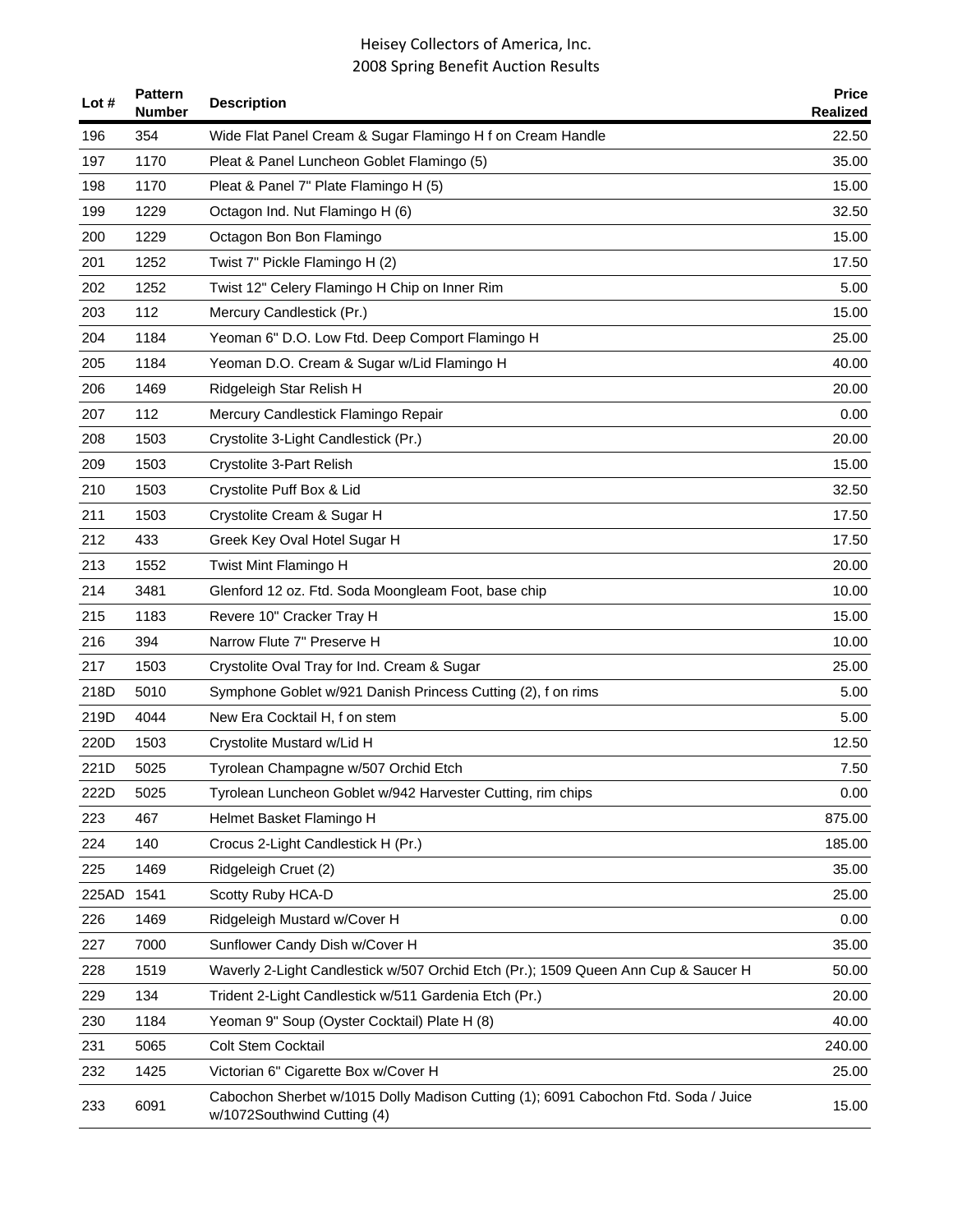| Lot# | <b>Pattern</b><br><b>Number</b> | <b>Description</b>                                                                                   | <b>Price</b><br><b>Realized</b> |
|------|---------------------------------|------------------------------------------------------------------------------------------------------|---------------------------------|
| 234  | 411                             | Tudor Ftd. Jelly H                                                                                   | 10.00                           |
| 235  | 353                             | Medium Flat Panel 7 oz. Sanitary Syrup H                                                             | 15.00                           |
| 236  | 4225                            | Cobel 1 Qt Cocktail Shaker w/Strainer & Stopper w/1036 Debutante Cutting                             | 45.00                           |
| 237  | 1415                            | Twentieth Century 10 oz. Soda H (8) 5-F                                                              | 10.00                           |
| 238  | 1541                            | Scotty (1); 1522 Standing Colt (1)                                                                   | 85.00                           |
| 239  | 1                               | <b>Ring Neck Pheasant</b>                                                                            | 50.00                           |
| 240  | 1557                            | <b>Fighting Rooster</b>                                                                              | 110.00                          |
| 241  | 335                             | <b>Prince of Wales Plumes Molasses</b>                                                               | 95.00                           |
| 242  | 464                             | Lokay Fruit Basket H                                                                                 | 105.00                          |
| 243  | 1183                            | Revere 1/2 lb. Candy w/Cover w/Unknown Cutting H                                                     | 20.00                           |
| 244  | 465                             | Recessed Panel 1/2 lb. Candy w/Cover w/Unknown Cutting Silver                                        | 50.00                           |
| 245  | 1503                            | Crystolite Shell Candy w/Cover H (1); Marmalade w/Cover (1)                                          | 40.00                           |
| 246  | 1503                            | Crystolite Cruet / Oil                                                                               | 10.00                           |
| 247  | 1503                            | Crystolite Cologne                                                                                   | 50.00                           |
| 248  | 1235                            | Beaded Panel & Sunburst Toothpick                                                                    | 55.00                           |
| 249  | 325                             | Pillows Toothpick H                                                                                  | 160.00                          |
| 250  | 1401                            | Empress 101/2" Round Plate Moongleam H                                                               | 35.00                           |
| 251  | 1401                            | Empress 101/2" Round Plate Moongleam H                                                               | 40.00                           |
| 252  | 1469                            | Ridgeleigh 10" Dessert H                                                                             | 20.00                           |
| 253  | 1469                            | Ridgeleigh No 2 Ind. Vase H                                                                          | 10.00                           |
| 254  | 1469                            | Ridgeleigh 7" Ball Vase (1); 6" Round Plate (1)                                                      | 45.00                           |
| 255  | 1469                            | Ridgeleigh 21/2 oz. Bar H (6)                                                                        | 125.00                          |
| 256  | 393                             | Narrow Flute Ind. Sugar H (2); 1150 Colonial Star 5" Plate H (1)                                     | 7.50                            |
| 257  | 300                             | Peerless Ftd. Jelly                                                                                  | 0.00                            |
| 258  | 300                             | Peerless Toothpick H                                                                                 | 25.00                           |
| 259  | 300                             | Peerless Mustard w/Cover Chip on Lid                                                                 | 5.00                            |
| 260  | 1503                            | Crystolite 7" Plate (1); Punch Cup H (4)                                                             | 10.00                           |
| 261  | 1503                            | Crystolite Candleblock (Pr.)                                                                         | 10.00                           |
| 262  | 411                             | Tudor 3-Ftd. Plate                                                                                   | 12.50                           |
| 263  | 1509                            | Queen Ann 2-Handled Jelly H w/507 Orchid Etch (1); 1509 Queen Ann D.F. Mint w/507<br>Orchid Etch (1) | 25.00                           |
| 264  | 1506                            | Whirlpool Candleblock (Pr.)                                                                          | 25.00                           |
| 265  | 1506                            | Whirlpool 1/4 lb. Covered Butter H                                                                   | 25.00                           |
| 266  | 1425                            | Victorian Ind. Cigarette Holder & Ashtray w/Silver Overlay Of Eagles H                               | 25.00                           |
| 267  | 1405                            | Ipswich 11" Ftd. Floral Bowl H (1); 1405 Ipswich Goblet (1) B                                        | 25.00                           |
| 268  | 1540                            | Lariat 15" Oval Platter w/Non-Heisey Cutting                                                         | 20.00                           |
| 269  | 1404                            | Old Sandwich Ind. Ashtray H (3)                                                                      | 7.50                            |
| 270  | 1519                            | Waverly Sea Horse Ftd. Floral Bowl w/515 Heisey Rose Etch H                                          | 55.00                           |
| 271  | 353                             | Medium Flat Panel 12 oz. Sanitary Syrup H                                                            | 35.00                           |
| 272  | 372                             | McGrady 7 oz. Sanitary Syrup Sahara                                                                  | 45.00                           |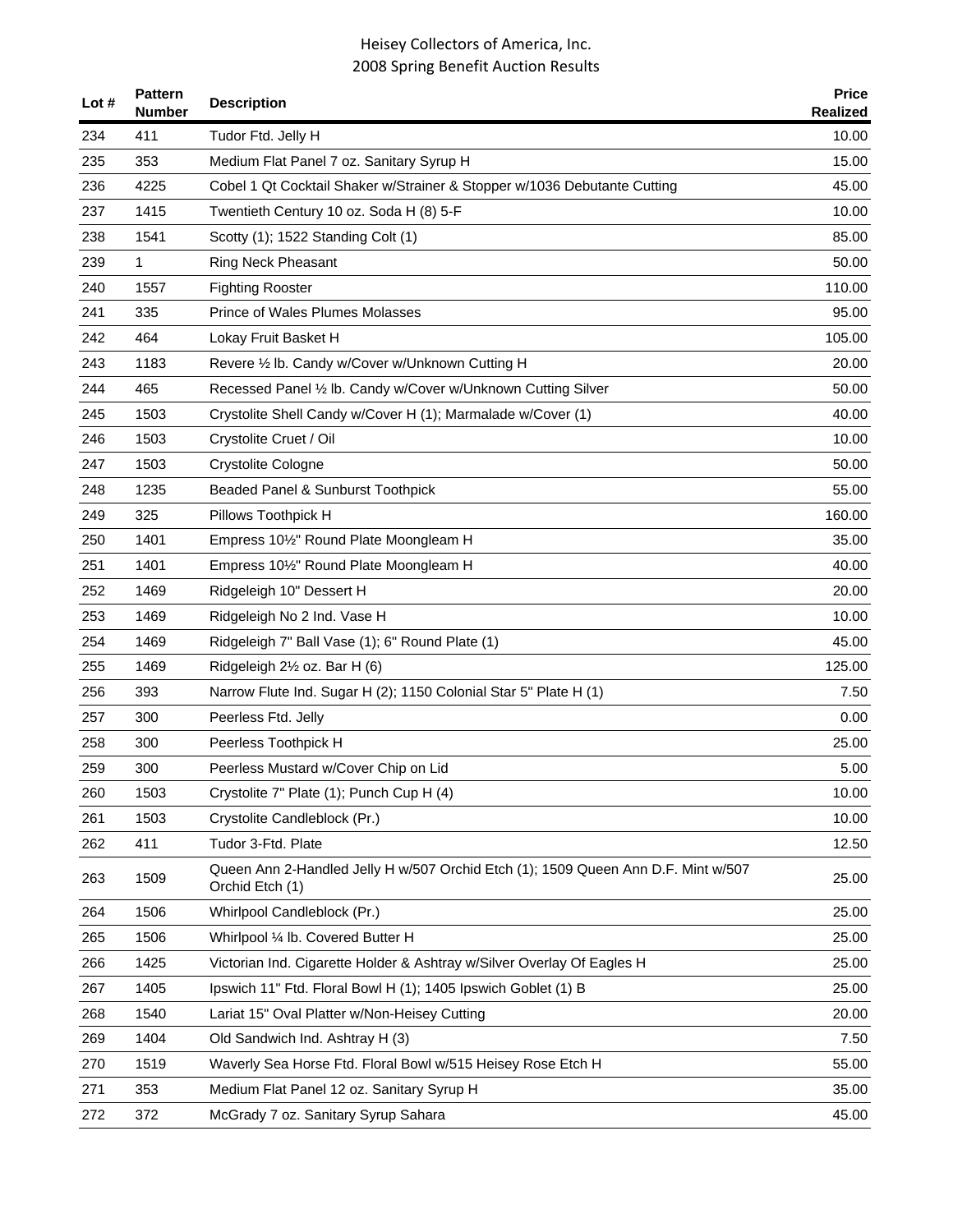| Lot # | <b>Pattern</b><br><b>Number</b> | <b>Description</b>                                                              | <b>Price</b><br><b>Realized</b> |
|-------|---------------------------------|---------------------------------------------------------------------------------|---------------------------------|
| 273   | 1567                            | <b>Plantation Pitcher</b>                                                       | 190.00                          |
| 274   | 1467                            | Ridgeleigh 7" Ball Vase                                                         | 45.00                           |
| 275   | 1506                            | Whirlpool Salt & Pepper                                                         | 15.00                           |
| 276   | 3408                            | Jamestown Cordial w/941 Barcelona Cutting H                                     | 25.00                           |
| 277   | 1236                            | Eagle Plate Moongleam                                                           | 25.00                           |
| 278   | 1404                            | Old Sandwich Oval Sugar Flamingo H                                              | 15.00                           |
| 279   | 1951                            | Cabochon 1-Light Candlette H (Pr.)                                              | 10.00                           |
| 280   | 5                               | Patrician Toy Candlestick H (Pr.)                                               | 25.00                           |
| 281   | 142                             | Cascade 3-Light Candlestick (Pr.)                                               | 35.00                           |
| 282   | 1503                            | Crystolite Cup & Saucer H (4 Sets)                                              | 30.00                           |
| 283   | 1503                            | Crystolite 3-Light Candlestick (Pr.)                                            | 20.00                           |
| 284   | 1489                            | Puritan 1-Light Candlestick (Pr.)                                               | 10.00                           |
| 285   | 136                             | Triplex 3-Light Candlestick (Pr.)                                               | 80.00                           |
| 286   | 1506                            | Provincial 2-Light Candlestick                                                  | 20.00                           |
| 287   | 1506                            | Provincial 3-Light Candlestick Early Design                                     | 10.00                           |
| 288   | 23                              | Sheffield 9" Candlestick (Pr.)                                                  | 210.00                          |
| 289   | 1540                            | Lariat Cruet w/Stopper                                                          | 30.00                           |
| 290   | 1567 1/2                        | Plantation 5-Part Oval Relish                                                   | 45.00                           |
| 291   | 1252                            | Twist Ind. Cream Flamingo H                                                     | 17.50                           |
| 292   | 7004                            | Wreath Candy Box w/Gold-Tone Metal Lid H                                        | 20.00                           |
| 293   | 7000                            | <b>Sunflower Candlestick</b>                                                    | 5.00                            |
| 294   | 300                             | Peerless 7 oz. Soda H (4), 1 w/f                                                | 10.00                           |
| 295   | 394                             | Narrow Flute 2 oz. Bar H (2)                                                    | 25.00                           |
| 296   | 433                             | Greek Key Puff Box w/Lid H (2); 10 Colonial Puff Box w/Patent Date No Lid H (1) | 235.00                          |
| 297   | 1186                            | Yeoman Ashtray w/Unknown Cutting (1); 1503 Crystolite 3" Ashtray H (1)          | 5.00                            |
| 298   | 1540                            | Oscar Plug Horse f on Bottom                                                    | 30.00                           |
| 299   | 1503 1/2                        | Crystolite Melon Candleblock (Pr.), 1 bruised                                   | 35.00                           |
| 300   | 1519                            | Waverly 3-Part Oval Relish w/507 Orchid Etch Chip on End                        | 10.00                           |
| 300AD | $\mathbf 1$                     | Madonna Frosted Teal Blue HCA '89 Fenton                                        | 10.00                           |
| 301   | 1201                            | Fandango 9" Crimped Nappy                                                       | 20.00                           |
| 302   | 4225                            | Cobel 1 Pt. Cocktail Shaker w/Strainer & Stopper                                | 25.00                           |
| 303   | 1255                            | Pineapple & Fan Cream & Sugar, f & c on cream handle                            | 5.00                            |
| 304   | 1205                            | Fancy Loop Toothpick, Good Gold                                                 | 30.00                           |
| 305   | 1252                            | Twist Mint Flamingo H, Chip on Rim                                              | 5.00                            |
| 306   | 1776                            | Kalonyal 41/4" Celery H Scratch                                                 | 10.00                           |
| 307   | 134                             | Trident 2-Light Candlestick w/507 Orchid Etch                                   | 10.00                           |
| 308   | 1205                            | Fancy Loop 9 1/2" Crimped Nappy                                                 | 20.00                           |
| 309   | 1567                            | Plantation 10" Crimped Fruit Bowl                                               | 25.00                           |
| 310   | 1519                            | Waverly 12" Crimped Floral Bowl w/515 Heisey Rose Etch                          | 25.00                           |
| 311   | 5                               | Patrician 5" Toy Candlestick H                                                  | 10.00                           |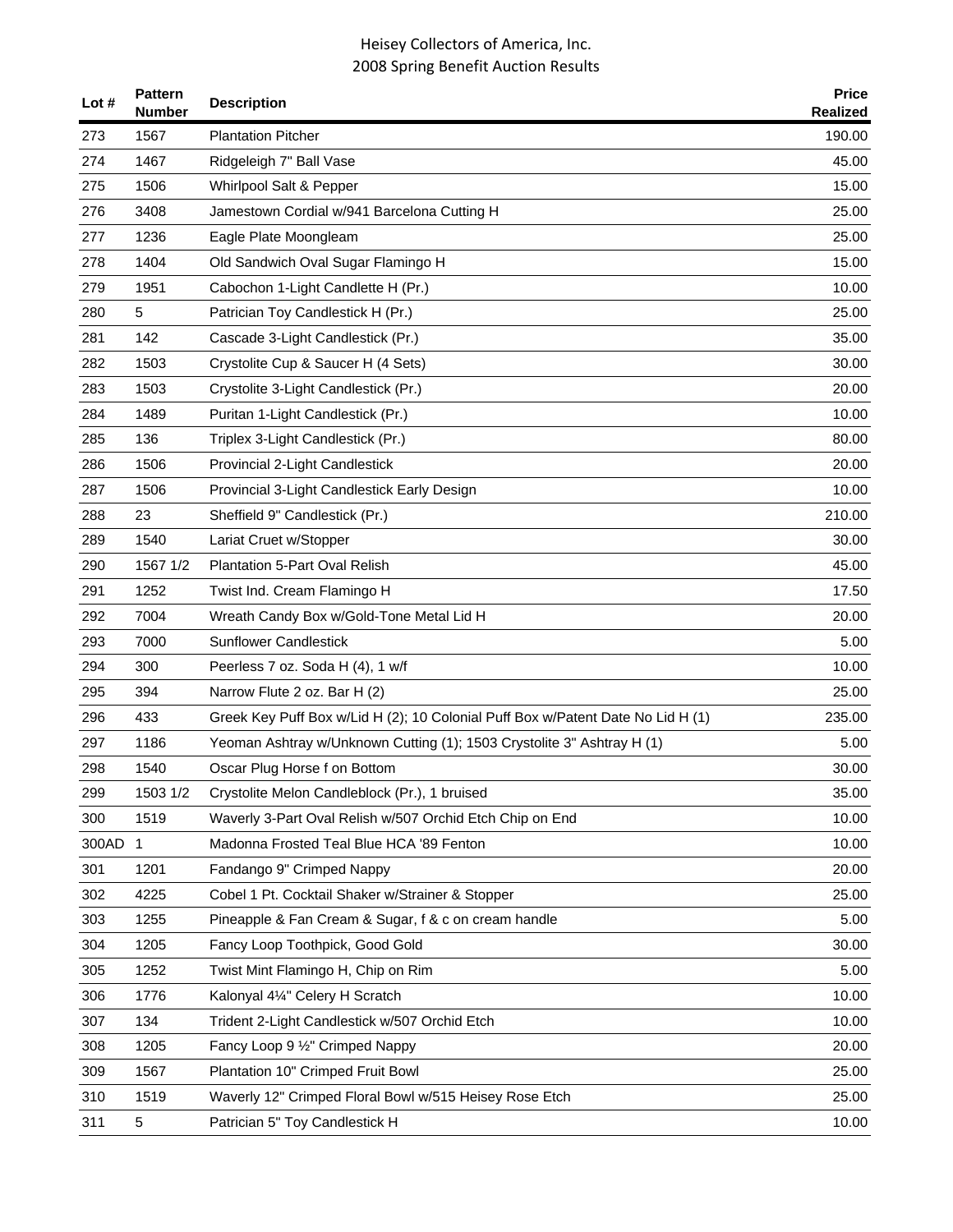| Lot $#$ | <b>Pattern</b><br><b>Number</b> | <b>Description</b>                                                                      | <b>Price</b><br><b>Realized</b> |
|---------|---------------------------------|-----------------------------------------------------------------------------------------|---------------------------------|
| 312     | 5                               | Patrician 6" Toy Candlestick                                                            | 20.00                           |
| 313     | 7000                            | Sunflower 13" Flared Floral Bowl H                                                      | 5.00                            |
| 314     | 1503                            | Crystolite 3-Light Candlestick                                                          | 10.00                           |
| 315     | 1567                            | Plantation 14" Sandwich Plate                                                           | 20.00                           |
| 316     | 129                             | Tricorn 3-Light Candlestick Flamingo H                                                  | 40.00                           |
| 317     | 1567                            | Plantation 8" Bowl                                                                      | 30.00                           |
| 318     | 1252                            | Twist 4" Plate Flamingo H (4)                                                           | 20.00                           |
| 319     | 1280                            | Winged Scroll Sugar w/Cover Custard, w/x & worn gold                                    | 12.50                           |
| 320     | 4044                            | New Era 2-Light Candelabra w/Bobeches & Prisms (Pr.), x on 1 bobeche                    | 40.00                           |
| 321     | 11                              | Punch Ladle                                                                             | 75.00                           |
| 322     | 310                             | Ring Band Berry Set: 81/2" Nappy (1); 41/2" Nappy (6) Ivorina Verde All w/Amber Bands H | 50.00                           |
| 323     | 111                             | Cherub Candlestick w/Partial Flamingo Label Flamingo                                    | 450.00                          |
| 324     | 1519                            | Waverly 6" Deep Epernettes (3), 2 w/H                                                   | 17.50                           |
| 325     | 1255                            | Pineapple & Fan 10" Vase                                                                | 25.00                           |
| 326     | 465                             | Recessed Panel 8" Basket H                                                              | 50.00                           |
| 327     | 1519                            | Waverly 9" 4-Part Relish H                                                              | 10.00                           |
| 328     | 341                             | Old Williamsburg 13" 5-Part Relish H                                                    | 25.00                           |
| 329     | 1495                            | Fern 12" 3-Part Relish                                                                  | 17.50                           |
| 330     | 1201                            | Fandango Hotel Cream & Sugar, worn gold                                                 | 20.00                           |
| 331     | 1186                            | Yeoman Oval Hotel Cream & Sugar H                                                       | 20.00                           |
| 332     | 1540                            | Lariat 7" Crimped Vase                                                                  | 25.00                           |
| 333     | 479                             | Petal Cream & Sugar Moongleam                                                           | 30.00                           |
| 334     | 479                             | Petal Cream & Sugar Flamingo H                                                          | 30.00                           |
| 335     | 1401                            | Empress 10" Triplex 3-Part Relish Sahara H                                              | 35.00                           |
| 336     | 333                             | Waldorf Astoria Decanter, Chip on Base of Stopper, Worn Gold                            | 12.50                           |
| 337     | 1401                            | Empress 91/2" D.F. Vase Alexandrite H                                                   | 650.00                          |
| 338     | 1401                            | Empress 91/2" D.F. Vase Sahara H                                                        | 85.00                           |
| 339     | 2                               | Goose Wings Half                                                                        | 30.00                           |
| 340     | 3                               | Goose Wings Up                                                                          | 35.00                           |
| 341     | 1184                            | Yeoman Cream & Sugar, No Lid Hawthorne H                                                | 20.00                           |
| 342     | 5082                            | Mid-Century Goblet w/1034 Maytime Cutting H (6)                                         | 65.00                           |
| 343     | 1295                            | Beaded Swag Goblet Souvenir "Michigan City IN" w/Rose Decor Ivorina Verde               | 12.50                           |
| 344D    |                                 | Diamond H Red Truck                                                                     | 50.00                           |
| 345     | 1295                            | Beaded Swag Tumbler w/Cornflower Décor Opal                                             | 12.50                           |
| 346     | 1540                            | Lariat Caramel w/Cover                                                                  | 20.00                           |
| 347     | 1181                            | Revere 7" 2-Handled Spice Dish w/Non-Heisey Cutting H                                   | 10.00                           |
| 348     | 1                               | Ringneck Pheasant (Pr.)                                                                 | 100.00                          |
| 349     | 1                               | Madonna Frosted                                                                         | 50.00                           |
| 350     | 372                             | McGrady 7 oz. Sanitary Syrup Flamingo                                                   | 45.00                           |
| 351     | 372                             | McGrady 7 oz. Sanitary Syrup Sahara H                                                   | 65.00                           |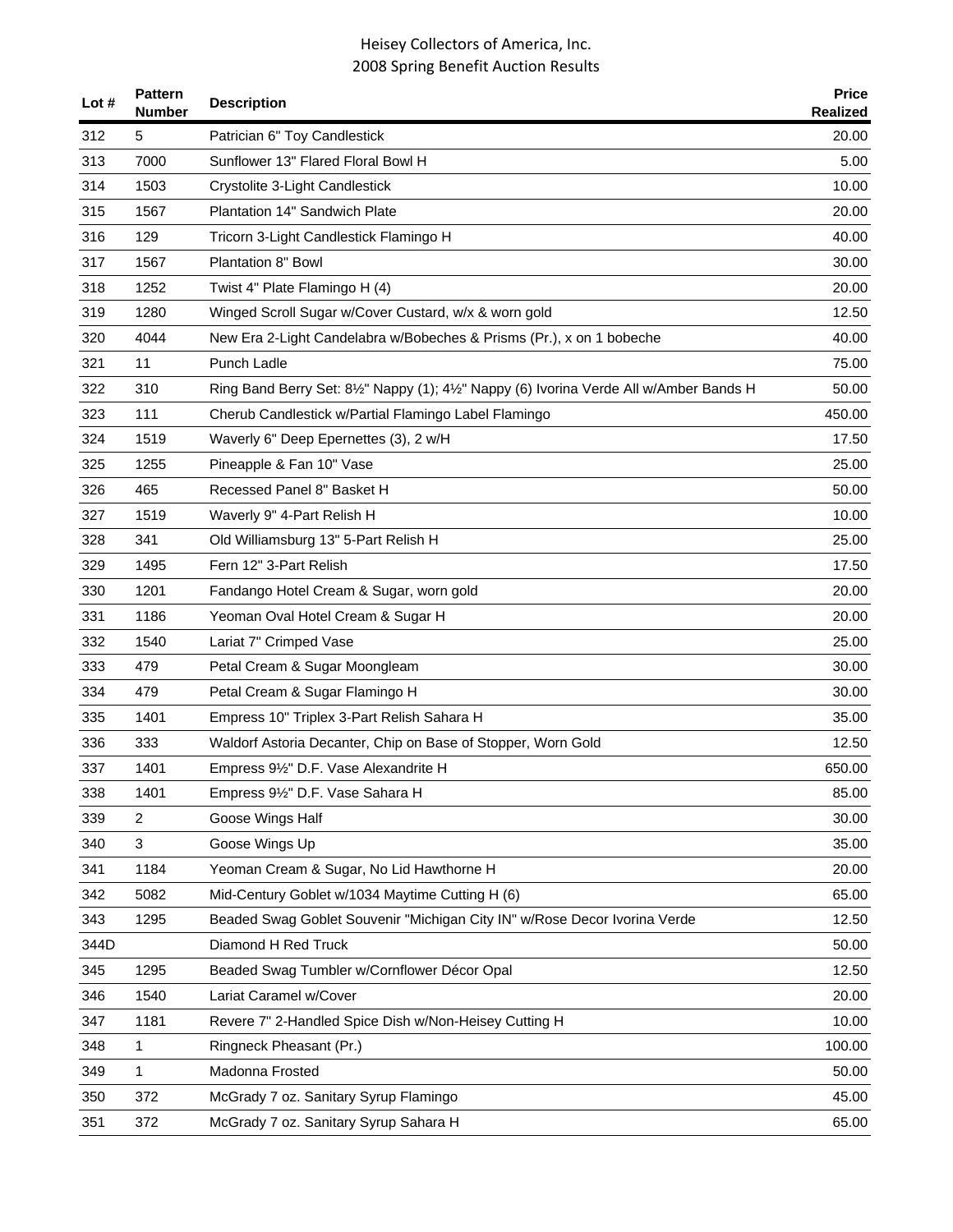| Lot $#$ | <b>Pattern</b><br><b>Number</b> | <b>Description</b>                                                                                     | <b>Price</b><br><b>Realized</b> |
|---------|---------------------------------|--------------------------------------------------------------------------------------------------------|---------------------------------|
| 352     | 1553                            | Sparrow                                                                                                | 35.00                           |
| 353     | 1205                            | Fancy Loop Cruet                                                                                       | 25.00                           |
| 354     | 351                             | Priscilla Mustard H                                                                                    | 25.00                           |
| 355     | 1519                            | Waverly Butter w/Cover                                                                                 | 20.00                           |
| 356     | 1469                            | Ridgeleigh Ind. Cream & Sugar w/Tray H                                                                 | 50.00                           |
| 357     | 1509                            | Queen Ann Lemon Dish In Farber Holder w/Non-Heisey Cutting H, chip on lid                              | 10.00                           |
| 358     | 4035                            | <b>Bethel Cigarette Holder</b>                                                                         | 15.00                           |
| 359     | 1225                            | Plain Band Toothpick H                                                                                 | 15.00                           |
| 360     | 468                             | Octagon with Rim 12" Relish w/Non-Heisey Wheeling Pheasant on Stump Etch H, worn<br>black & gold décor | 5.00                            |
| 361     | 1201                            | Fandango 11" Celery                                                                                    | 30.00                           |
| 362     | 1425                            | Victorian 12" Celery H                                                                                 | 15.00                           |
| 363     | 1519                            | Waverly 7" Plate w/507 Orchid Etch (4)                                                                 | 20.00                           |
| 364     | 1509                            | Queen Ann Cup & Saucer w/507 Orchid Etch H (7 Sets)                                                    | 70.00                           |
| 365     | 400                             | <b>Colonial Scalloped Top Water Bottle</b>                                                             | 15.00                           |
| 366     | 5052                            | Tyrolean Low Sherbet w/507 Orchid Etch (7), 3 w/f                                                      | 20.00                           |
| 367     | 1252                            | <b>Twist Nasturtium Bowl Marigold</b>                                                                  | 110.00                          |
| 368     | 4162                            | Genie Tankard (1); 2390 Plain & Fancy Tumbler (4), all w/706 Warwick Cutting                           | 275.00                          |
| 369     | 5025                            | Tyrolean 5 oz. Ftd. Juice w/507 Orchid Etch (4), 1 w/f                                                 | 25.00                           |
| 370     | 5010                            | Symphone Goblet w/503 Minuet Etch (2)                                                                  | 30.00                           |
| 371     | 5025                            | Tyrolean Champagne w/507 Orchid Etch (2)                                                               | 15.00                           |
| 372     | 1401 1/2                        | Empress Cup & Saucer Sahara H (2 Sets)                                                                 | 20.00                           |
| 373     | 1519                            | Waverly 11" Celery w/507 Orchid Etch                                                                   | 25.00                           |
| 374     | 1519                            | Waverly 12" Gardenia Bowl w/508 Floral Etch                                                            | 25.00                           |
| 375     | 113                             | Mars Candlestick Flamingo H (Pr.)                                                                      | 40.00                           |
| 375AD 1 |                                 | Filly Head Forward Amber (ALIG)                                                                        | 100.00                          |
| 376     | 1567                            | Plantation 2-Light Candlestick w/516 Plantation Ivy Etch (Pr.), 1 w/f                                  | 40.00                           |
| 377     | 134                             | Trident 2-Light Candlestick (Pr.)                                                                      | 20.00                           |
| 378     | 3370                            | African Goblet Flamingo                                                                                | 40.00                           |
| 379     | 3370                            | African Goblet Moongleam Stem & Foot                                                                   | 50.00                           |
| 380     | 4231                            | Favor Vase Flamingo                                                                                    | 500.00                          |
| 381     | 3404                            | Spanish Champagne, all Amber                                                                           | 1,050.00                        |
| 382     | 5067                            | Plantation 12 oz. Ice Tea w/516 Plantation Ivy Etch (3)                                                | 50.00                           |
| 383     | 3389                            | Duquesne Champagne w/Unknown Gray Cutting (4), 2 w/f                                                   | 15.00                           |
| 384     | 118                             | Rooster Head Stopper & Strainer                                                                        | 30.00                           |
| 385     | 315                             | Paneled Cane Toothpick H                                                                               | 85.00                           |
| 386     | 1504                            | Regency Candleblock                                                                                    | 15.00                           |
| 387     | 1503                            | Crystolite Master Swan (1) & Ind. Swans (4)                                                            | 45.00                           |
| 388     | 1221                            | Souffle Low Ftd. Sherbet H (3)                                                                         | 42.50                           |
| 389     | 1201                            | Fandango Punch Cup (2)                                                                                 | 5.00                            |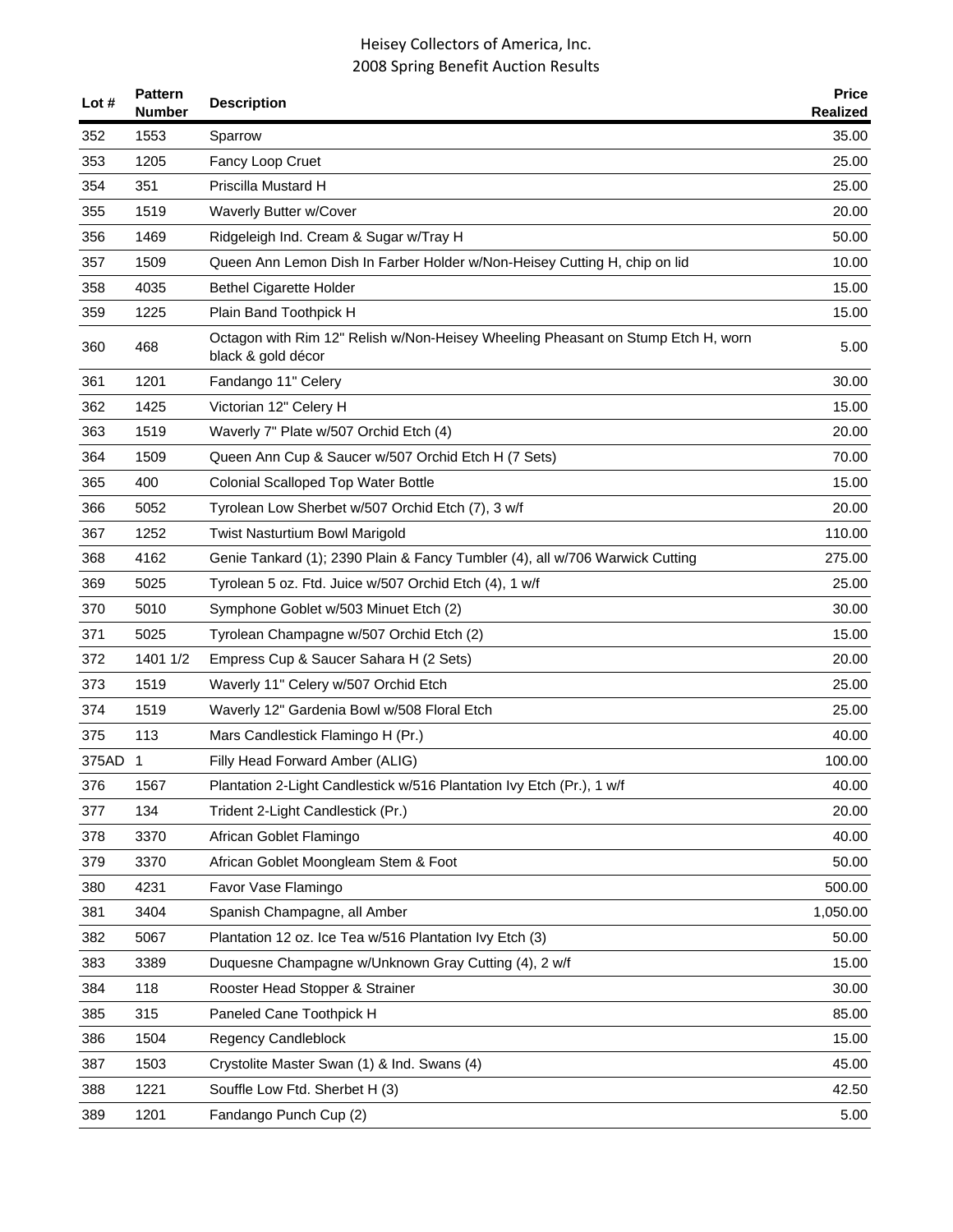| Lot # | <b>Pattern</b><br><b>Number</b> | <b>Description</b>                                                                                        | <b>Price</b><br>Realized |
|-------|---------------------------------|-----------------------------------------------------------------------------------------------------------|--------------------------|
| 390   | 301                             | Old Williamsburg 2-Light Candelabra w/Bobeches & Prisms                                                   | 130.00                   |
| 391   | 517                             | Tumble Up Pitcher w/197 Tumble Up Tumbler H, pitcher cloudy                                               | 85.00                    |
| 392   | 1210                            | Frog Cheese Plate Flamingo                                                                                | 65.00                    |
| 393   | 1509                            | Queen Ann 7" Plate w/502 Crinoline Etch (1); 1519 Waverly 71/2" Plate w/515 Heisey Rose<br>Etch $(1)$     | 10.00                    |
| 394   | 1295                            | Beaded Swag Berry Set: 8"Nappy (1); 4" Nappy (4) Opal                                                     | 45.00                    |
| 395   | $\overline{c}$                  | Goose Wings Half (1); 3 Goose Wings Up (1)                                                                | 65.00                    |
| 396   | 1557                            | Rooster Vase                                                                                              | 75.00                    |
| 397   | 1522                            | <b>Colt Standing</b>                                                                                      | 35.00                    |
| 398   | 1519                            | Waverly Sea Horse Covered Butter w/507 Orchid Etch                                                        | 70.00                    |
| 399   | 134                             | Trident Console Set; 2-Light Candlesticks (2) & 1509 Queen Ann Floral Bowl (1), all w/497<br>Rosalie Etch | 50.00                    |
| 400   | 1951                            | Cabochon 14" Plate (1); Ftd. Jelly (1)                                                                    | 10.00                    |
| 401   | 112                             | Mercury 1-Light Candlestick Moongleam (Pr.)                                                               | 85.00                    |
| 402   | 1519                            | Waverly 5" High Ftd. Covered Candy Special Elaborate Cutting H                                            | 525.00                   |
| 403   | 393                             | Narrow Flute 9" Plate H (8)                                                                               | 85.00                    |
| 404   | 393                             | Narrow Flute 10" Shallow Nappy H                                                                          | 25.00                    |
| 405   | 393                             | Narrow Flute 91/2" Flared Nappy H                                                                         | 25.00                    |
| 406   | 393                             | Narrow Flute 8" Nappy H Wear on Bottom                                                                    | 10.00                    |
| 407   | 393                             | Narrow Flute 71/2" Nappy H Wear on Bottom                                                                 | 10.00                    |
| 408   | 1503                            | Crystolite 10 <sup>1</sup> / <sub>2</sub> " Star Bottom Dinner Plate (6)                                  | 410.00                   |
| 409   | 1503                            | Crystolite 101/2" Star Bottom Dinner Plate (3) Slight Wear                                                | 105.00                   |
| 410   | 459                             | Colonial Round 7" Basket w/Non-Heisey Cutting H F's on Inner Base Rim                                     | 65.00                    |
| 411   | 1                               | <b>Bull H</b>                                                                                             | 1,200.00                 |
| 412   | $\overline{c}$                  | Bunny Head Down (1); 3 Bunny Head Up (1)                                                                  | 250.00                   |
| 413   | 21                              | Wood Duckling Floating H f on Base (1); 22 Wood Duckling Standing f on Bill (1)                           | 150.00                   |
| 414   | 1                               | Donkey Scratches on Side                                                                                  | 100.00                   |
| 415   | 1                               | Goose Wings Down (1); 2 Goose Wings Half (1); 3 Goose Wings Up (1)                                        | 250.00                   |
| 416   | $\overline{c}$                  | Piglet Standing (1); 3 Piglet Sitting (1)                                                                 | 150.00                   |
| 417   | 3                               | Chick Head Up Frosted (1); Head Up Crystal (1)                                                            | 0.00                     |
| 418   | 118                             | Rooster Head Stopper (1); 5048 Rooster Head Stem Cocktail (1)                                             | 35.00                    |
| 419   | 1295                            | Beaded Swag 4: Nappy Souvenir "Woodland Wisc" Custard Broken Tooth                                        | 5.00                     |
| 420   | 1601                            | <b>Sleeping Fox Ashtray</b>                                                                               | 175.00                   |
| 421   | 1489                            | Puritan 41/2" Horsehead Ashtray                                                                           | 40.00                    |
| 422   | 8020                            | Apple Stem Cocktail                                                                                       | 400.00                   |
| 423   | 1401                            | Empress Lemon Dish In Farber Holder w/ Non-Heisey Cutting                                                 | 10.00                    |
| 424   | 5038                            | Rooster Stem Cocktail                                                                                     | 15.00                    |
| 425   | 351                             | Priscilla Pilsner Cobalt H                                                                                | 1,250.00                 |
| 426   | 1295                            | Beaded Swag Toothpick Souvenir "Newfield Maine" Opal Worn Gold                                            | 5.00                     |
| 427   | 1220                            | Punty Band Ind. Cream Souvenir "Brainard MN" Custard H                                                    | 10.00                    |
| 428   | 352                             | Flat Panel Toothpick                                                                                      | 30.00                    |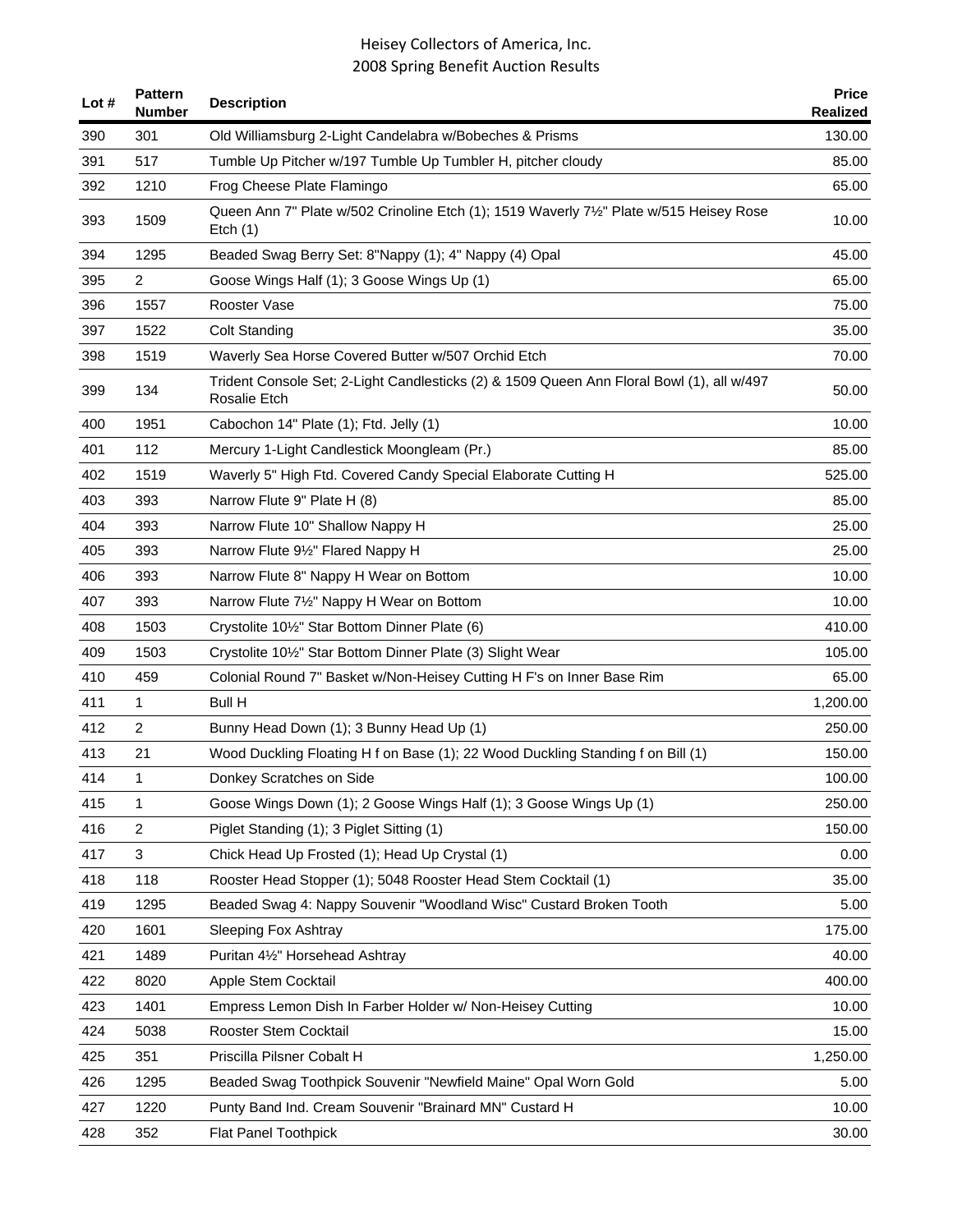| Lot $#$ | <b>Pattern</b><br><b>Number</b> | <b>Description</b>                                                                                        | <b>Price</b><br><b>Realized</b> |
|---------|---------------------------------|-----------------------------------------------------------------------------------------------------------|---------------------------------|
| 429     | 393                             | Narrow Flute 1 Pt. Jug w/Enamel Rim Décor H                                                               | 50.00                           |
| 430     | 811 3/4                         | Hoffman House Goblet w/462 Fox Chase Etch H                                                               | 90.00                           |
| 431     | 142                             | Cascade 3-Light Candlestick Cobalt w/Crystal Base (Pr.) 1-Middle Arm Glued                                | 1,050.00                        |
| 432     | 3408                            | Jamestown Mug Inscribed "Carrie Grand Chief of Ohio 1932-1933" w/448 Old Colony Etch<br><b>Red Handle</b> | 275.00                          |
| 433     | 3390                            | Carcassonne 12 oz. Ftd. Soda w/Cobalt Bowl                                                                | 170.00                          |
| 434     | 3390                            | Carcassonne 12 oz. Ftd. Soda Sahara (2)                                                                   | 30.00                           |
| 435     | 3390                            | Carcassonne High Stem Goblet w/Unknown Gray Cutting f on Rim                                              | 10.00                           |
| 436     | 3380                            | Old Dominion Wine Alexandrite H                                                                           | 75.00                           |
| 437     | 5042                            | Corinthian Goblet w/Pairpoint Cutting                                                                     | 140.00                          |
| 438     |                                 | Heisey Oval Display Mirror Sign                                                                           | 85.00                           |
| 439     | 5013                            | Shasta Goblet w/Sample Cutting                                                                            | 350.00                          |
| 440     | 3333                            | Old Glory Goblet w/413 Renaissance Etch H                                                                 | 40.00                           |
| 441     | 3331                            | Statuesque Goblet w/415 Classic Etch H                                                                    | 40.00                           |
| 442     | 3308                            | Bob White Goblet w/366 Peacock Etch                                                                       | 60.00                           |
| 443     | 5024                            | Oxford High Stem Cordial w/964 Maryland Cutting H (2); 451 Cross Lined Flute Goblet H (1)                 | 70.00                           |
| 444     | 7008                            | Krall Rose Goblet w/Special Cutting Frosted                                                               | 750.00                          |
| 445     | 4163                            | Whaley 16 oz. Mug w/459 Fisherman Etch H                                                                  | 100.00                          |
| 446     | 3404                            | Spanish Goblet Cobalt Bowl                                                                                | 175.00                          |
| 447     | 1509                            | Queen Ann 10" Demi Torte Plate w/507 Orchid Etch                                                          | 30.00                           |
| 448     | 1522                            | <b>Colt Standing Amber</b>                                                                                | 500.00                          |
| 449     | 1519                            | Waverly 11" Sea Horse Ftd. Floral Bowl w/507 Orchid Etch H                                                | 75.00                           |
| 450     | 5012                            | Urn 8" Square Ftd. Bud Vase w/507 Orchid Etch                                                             | 100.00                          |
| 450AD 2 |                                 | Clydesdale Cobalt HCA '99 M Longaberger Homestead Tag                                                     | 100.00                          |
| 451D    | 5031                            | Ooh-La-La French Dressing Bottle w/507 Orchid Etch, Slightly Cloudy; Acid Burn on Spout                   | 60.00                           |
| 452D    | 1519                            | Waverly 10" Round 4-Part Relish w/507 Orchid Etch H                                                       | 35.00                           |
| 453     | 1519                            | Waverly 11" Ftd. Floral Bowl Rare w/507 Orchid Etch                                                       | 150.00                          |
| 454     | 1519                            | Waverly 10" Round Spring Salad Bowl w/507 Orchid Etch                                                     | 60.00                           |
| 455D    | 1519                            | Waverly 3 oz. Cruet w/Stopper w/507 Orchid Etch                                                           | 45.00                           |
| 456D    | 1540                            | Lariat 7" Fan Vase w/507 Orchid Etch H                                                                    | 40.00                           |
| 457     | 4164                            | Gallagher 73 oz. Pitcher w/507 Orchid Etch                                                                | 275.00                          |
| 458D    | 1519                            | Waverly 2-Handled Ice Tub w/507 Orchid Etch H, C on Rim                                                   | 25.00                           |
| 459     | 1509                            | Queen Ann 7" Lily Bowl w/507 Orchid Etch                                                                  | 50.00                           |
| 460     | 1519                            | Waverly 10 1/2" Dinner Plate w/507 Orchid Etch (2)                                                        | 100.00                          |
| 461     | 1519                            | Waverly 15" Center Handled Sandwich Plate w/507 Orchid Etch                                               | 60.00                           |
| 462     | 142                             | Cascade 3-Light Candleholder w/517 Rose Etch (Pr.)                                                        | 55.00                           |
| 463     | 1519                            | Waverly Cup & Saucer w/517 Rose Etch H (2 Sets)                                                           | 20.00                           |
| 464     | 1519                            | Waverly 11" Sea Horse Ftd. Floral Bowl w/517 Rose Etch                                                    | 100.00                          |
| 465     | 1519                            | Waverly 7" Oval Comport w/517 Rose Etch H                                                                 | 35.00                           |
| 466D    | 1519                            | Waverly 7" Salad Plate w/517 Rose Etch (6)                                                                | 35.00                           |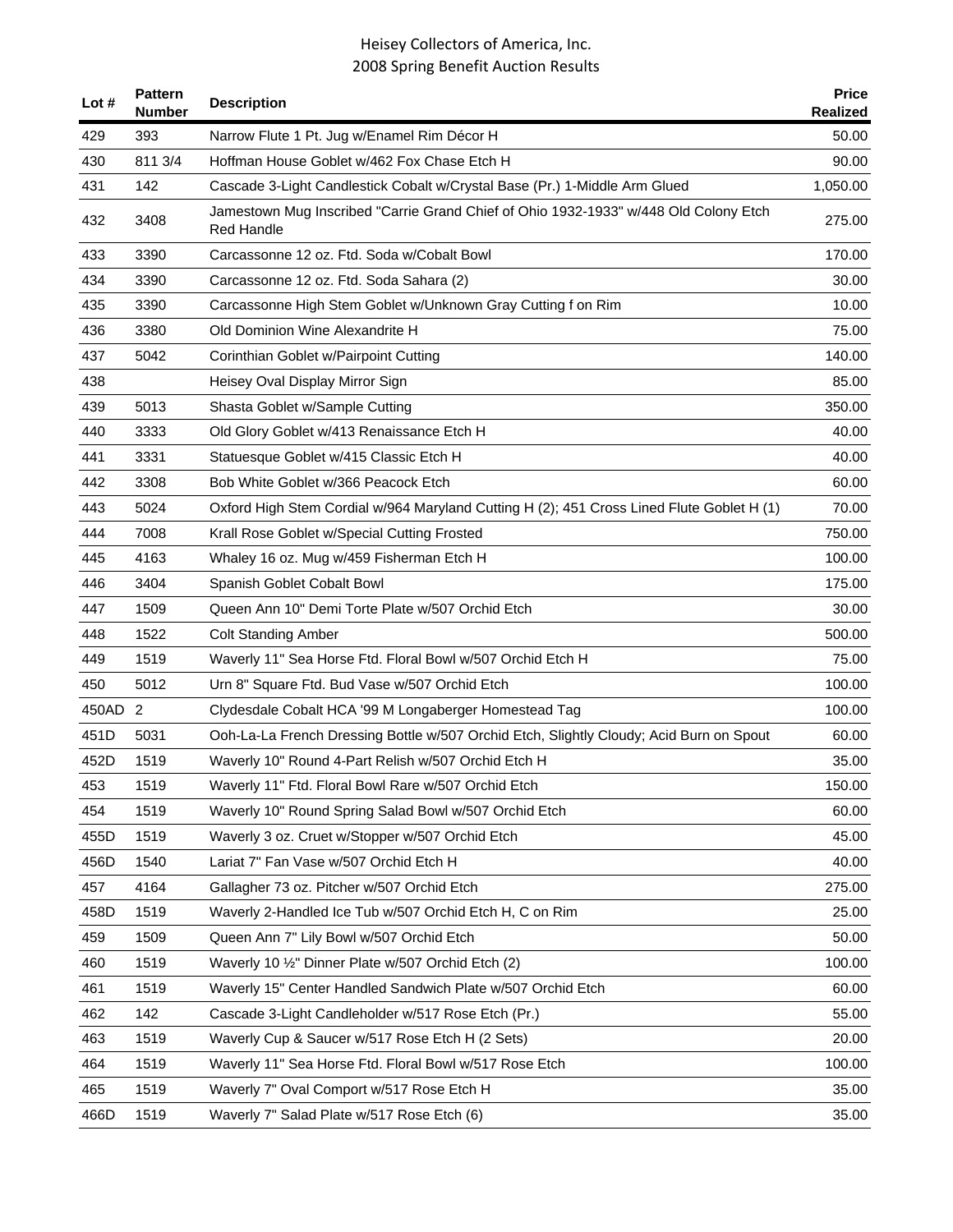| Lot $#$ | <b>Pattern</b><br><b>Number</b> | <b>Description</b>                                                                                                                                                                 | <b>Price</b><br>Realized |
|---------|---------------------------------|------------------------------------------------------------------------------------------------------------------------------------------------------------------------------------|--------------------------|
| 467D    | 5010                            | Symphone 10 oz. Goblet w/503 Minuet Etch (4)                                                                                                                                       | 45.00                    |
| 468D    | 5010                            | Symphone 6 oz. Sherbet w/503 Minuet Etch (3)                                                                                                                                       | 10.00                    |
| 469D    | 1511                            | Toujours 8" Plate w/503 Minuet Etch (10)                                                                                                                                           | 80.00                    |
| 470     | 417                             | Double Rib & Panel 6" Basket Moongleam H                                                                                                                                           | 110.00                   |
| 471D    | 461                             | Banded Picket 7" Basket Moongleam H, C on Handle                                                                                                                                   | 40.00                    |
| 472     | 21                              | Aristocrat 9" Electro Portable Lamp w/Metal Spider w/No 1 Cutting on 8" Satin Shade H                                                                                              | 700.00                   |
| 473     | 3408                            | Jamestown 5 oz. Parfait w/965 Narcissus Cutting (10)                                                                                                                               | 110.00                   |
| 474     | 1401                            | Empress 7" Square Plate Alexandrite H (3)                                                                                                                                          | 100.00                   |
| 475     | 3381                            | Creole 7 oz. Champagne Alexandrite                                                                                                                                                 | 75.00                    |
| 476     | 1252                            | Twist 12" Round Floral Bowl Alexandrite H                                                                                                                                          | 500.00                   |
| 477     | 3380                            | Old Dominion 10 oz. Goblet Alexandrite                                                                                                                                             | 125.00                   |
| 478     | 3381                            | Creole 5 oz. Ftd. Soda Alexandrite (2)                                                                                                                                             | 130.00                   |
| 479     | 3381                            | Creole 12 oz. Ftd. Soda Alexandrite (1)                                                                                                                                            | 70.00                    |
| 480     | 4035                            | Bethel 32 oz. Decanter w/Cut Stopper w/467 Tally Ho Etch                                                                                                                           | 85.00                    |
| 481     | 2401                            | Oakwood 7 oz. Soda w/467 Tally Ho Etch (3)                                                                                                                                         | 50.00                    |
| 482     | 1951                            | Cabochon 1/4 lb. Covered Butter Dawn H                                                                                                                                             | 100.00                   |
| 483     | 1567                            | Plantation 2-Light Candleholder (Pr.)                                                                                                                                              | 85.00                    |
| 484     | 4225                            | Cobel 1 Qt. Cocktail Shaker w/467 Tally Ho Etch                                                                                                                                    | 85.00                    |
| 485     | 2401                            | Oakwood 7 oz. Soda w/467 Tally Ho Etch (3)                                                                                                                                         | 35.00                    |
| 485A    |                                 | Heisey Oval Display Mirror Sign                                                                                                                                                    | 85.00                    |
| 486     | 1540                            | Lariat Champagne H (6); Small Covered Candy (1)                                                                                                                                    | 25.00                    |
| 487     | 341                             | Old Williamsburg Epergnette H (4)                                                                                                                                                  | 10.00                    |
| 488D    | 112                             | Mercury Candlestick (5)                                                                                                                                                            | 20.00                    |
| 489     | 1428                            | Warwick 7" Cornucopia Vase (Pr.); 1509 Queen Ann 11" D.F. Floral Bowl (1); 1401 Empress<br>7" Triplex Relish w/497 Rosalie Etch (1)                                                | 70.00                    |
| 490     | 1469                            | Ridgeleigh Candelabra H (Pr.), X on 1 Cup                                                                                                                                          | 70.00                    |
| 491     | 1540                            | Lariat 2-Light Candleholder (Pr.); 114 Pluto 1-Light Candleholder (Pr.); 134 Trident 2-Light<br>Candleholder w/Gold Décor Worn Gold (Pr.); 1469½ Ridgeleigh 3" Candlestick (1) F's | 55.00                    |
| 492     | 1519                            | Waverly 61/2 " Ftd. Jelly H (1); 2-Light Candleholder (1) All w/507 Orchid Etch                                                                                                    | 15.00                    |
| 493     | 1503                            | Crystolite Ind. Cream & Sugar w/Tray H; 3-Light Candleholder (1); Ftd. Cheese (1); Shell<br>Candy Box f on Lid Base Water Stain (1)                                                | 60.00                    |
| 494     | 1401                            | Empress D.F. Floral Bowl w/20 Frog Sahara                                                                                                                                          | 65.00                    |
| 495     | 1425                            | Victorian Small Covered Cigarette Box H                                                                                                                                            | 45.00                    |
| 496     | 2516                            | Circle Pair Tumbler Flamingo                                                                                                                                                       | 20.00                    |
| 497D    | 1235                            | Beaded Panel & Sunburst Ind. Sugar, f on Rim                                                                                                                                       | 15.00                    |
| 498     | 1435                            | Ind. Ashtray w/507 Orchid Etch (6) 2 w/f                                                                                                                                           | 40.00                    |
| 499     | 1252                            | Twist Berry Set: 8" Nappy (1); 41/2" Nappy (7) Flamingo H                                                                                                                          | 60.00                    |
| 500     | 373                             | Old Williamsburg 4 oz. Low Sherbet (6)                                                                                                                                             | 10.00                    |
| 501     | 373                             | Old Williamsburg Claret (6)                                                                                                                                                        | 17.50                    |
| 502D    | 1428                            | Warwick Ind. Vase w/Satin Foot                                                                                                                                                     | 27.50                    |
| 503     | 21                              | Aristocrat 11" Electro Portable Lamp w/Metal Spider & 10" Cut Non-Heisey Frosted Shade H                                                                                           | 325.00                   |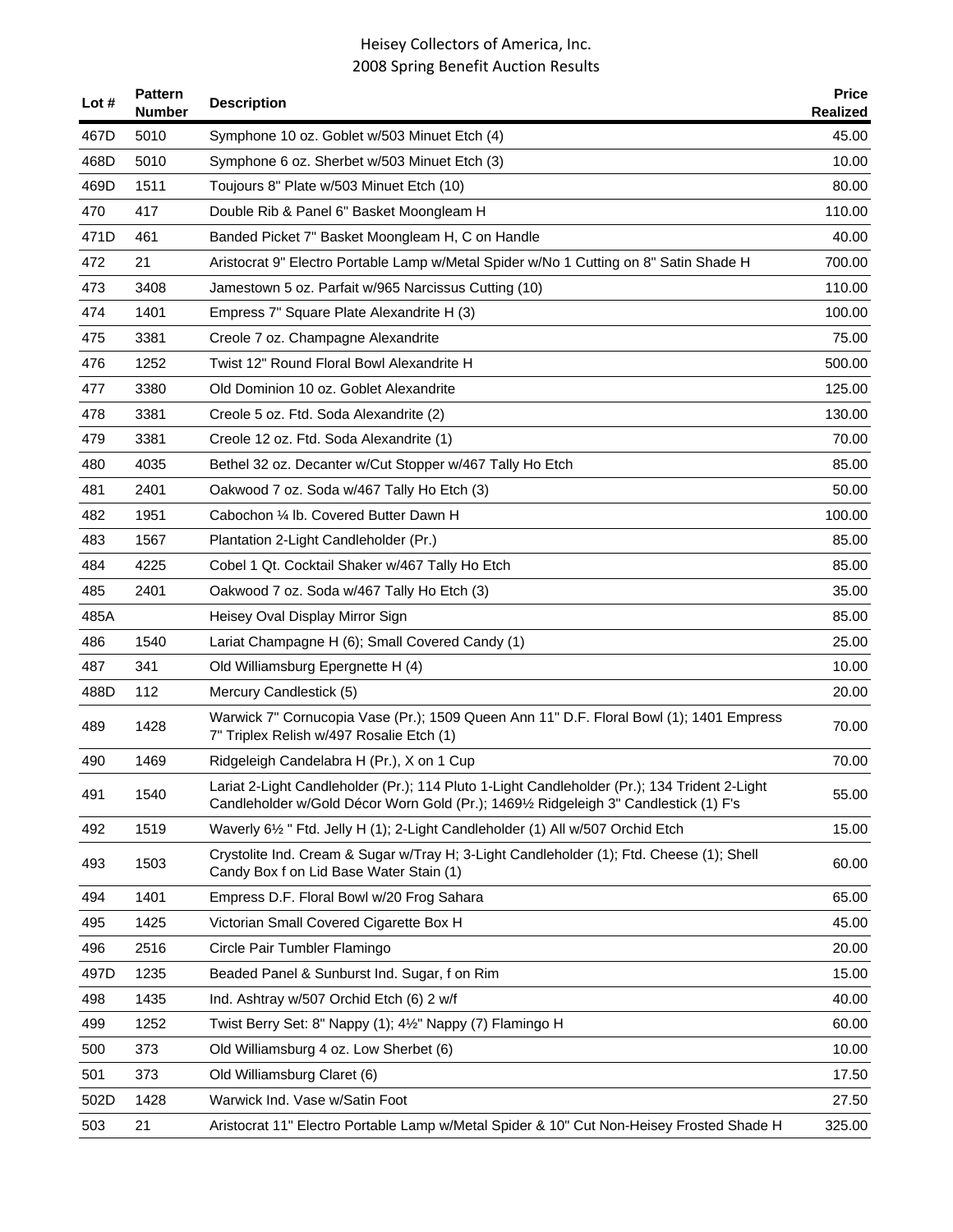| Lot #    | <b>Pattern</b><br><b>Number</b> | <b>Description</b>                                                                                                                         | <b>Price</b><br>Realized |
|----------|---------------------------------|--------------------------------------------------------------------------------------------------------------------------------------------|--------------------------|
| 504      | 407                             | Coarse Rib Patent & Design Certificate No 72, 064 for the 407 Coarse Rib High Ftd. Jelly                                                   | 70.00                    |
| 505      | 6060                            | Country Club Ice Tea (2); 1485 Saturn Goblet H (1)                                                                                         | 10.00                    |
| 506      | 1428                            | Warwick 5" Vase H (Pr.)                                                                                                                    | 20.00                    |
| 507      | 341                             | Puritan 1 Qt. Tankard H                                                                                                                    | 60.00                    |
| 508      | 7012                            | Squared Fan Puff Box w/Metal Lid H                                                                                                         | 20.00                    |
| 509      | 17                              | Puff Box w/Cover w/"DBV" Monogram Floral Cutting H                                                                                         | 45.00                    |
| 510      | 4091                            | Kimberly Champagne w/944 Courtship Etch H (2); 5025 Tyrolean Cocktail w/947<br>Enchantress Etch (3)                                        | 25.00                    |
| 511      | 134                             | Trident Console Set: 2-Light Candleholder H (Pr.) & 1519 Waverly 13" Gardenia Bowl H (1),<br>all w/Non-Heisey Floral Etch                  | 35.00                    |
| 512      | 5057                            | Suez Cordial w/10591/2 Midwest Cutting H                                                                                                   | 30.00                    |
| 513      | 1469 1/2                        | Ridgeleigh 3" Candlestick Rough Point                                                                                                      | 10.00                    |
| 514      | 353                             | Medium Flat Panel Oval Hotel Cream & Sugar w/Non-Heisey Cutting H, base bruise on<br>creamer                                               | 10.00                    |
| 515      | 5012                            | Symphone Ftd. Juice (1); Goblet (1); Ice Tea (1); Champagne (1); Cocktail (1); all w/503<br>Minuet Etch; Paper Labels on Juice & Champagne | 55.00                    |
| 516      | 3404                            | Spanish Goblet w/941 Barcelona Cutting (2)                                                                                                 | 25.00                    |
| 517      | 1217                            | Nashport Handled Sherbet H (2), 1 w/f on foot                                                                                              | 10.00                    |
| 518      | 341                             | Puritan 91/2" Ftd. Compote H                                                                                                               | 35.00                    |
| 519      | 1401                            | Empress 12" Round Plate Moongleam H                                                                                                        | 55.00                    |
| 520      | 1401                            | Empress 10" Triplex Relish w/Silver Overlay w/Unknown Cutting H                                                                            | 22.50                    |
| 521      | 1540                            | Lariat 9" Small Floral Bowl                                                                                                                | 12.50                    |
| 522      | 1519                            | Waverly 13" Torte Plate, some wear                                                                                                         | 10.00                    |
| 523      | 1503                            | Crystolite 7" Candy Bottom H, water stain                                                                                                  | 5.00                     |
| 524      | 1425                            | Victorian Wine (6)                                                                                                                         | 25.00                    |
| 525      | 5040                            | Lariat Wine w/9080 Moonglo Cutting (6)                                                                                                     | 55.00                    |
| 525AD 11 |                                 | Mallard Wings Half Caramel Slag, IG Imperial Paper Label                                                                                   | 17.50                    |
| 526      | 1401                            | Empress D.F. Ice Bucket Sahara H                                                                                                           | 70.00                    |
| 527      | $\overline{2}$                  | Goose Wings Half                                                                                                                           | 30.00                    |
| 528      | 433                             | Greek Key 41/2" Plate H (6)                                                                                                                | 27.50                    |
| 529      | 341                             | Old Williamsburg 10" Ftd. Gardenia Bowl                                                                                                    | 35.00                    |
| 530      | 7000                            | Sunflower 121/2" Flared Floral Bowl H                                                                                                      | 25.00                    |
| 531      | 1231                            | Ribbed Octagon Cup & Saucer Moongleam H (5 Sets)                                                                                           | 30.00                    |
| 532      | 1401                            | Empress Cup & Saucer w/449 Pompeii Etch H (5 Sets)                                                                                         | 25.00                    |
| 533      | 1503                            | Crystolite Cup & Saucer H (8 Sets)                                                                                                         | 47.50                    |
| 534      | 1519                            | Waverly Cup & Saucer H (2 Sets)                                                                                                            | 10.00                    |
| 535      | 3355                            | Fairacre Cocktail (3)                                                                                                                      | 12.50                    |
| 536      | 1506                            | Provincial Sherbet (5)                                                                                                                     | 10.00                    |
| 537      | 3390                            | Carcassonne Sherbet (2)                                                                                                                    | 5.00                     |
| 538      | 1E92                            | Omega Ftd. Ice Tea w/1296 Wreath Cutting H (2)                                                                                             | 17.50                    |
| 539      | 300                             | Peerless 21/2 oz. Bar H (3)                                                                                                                | 17.50                    |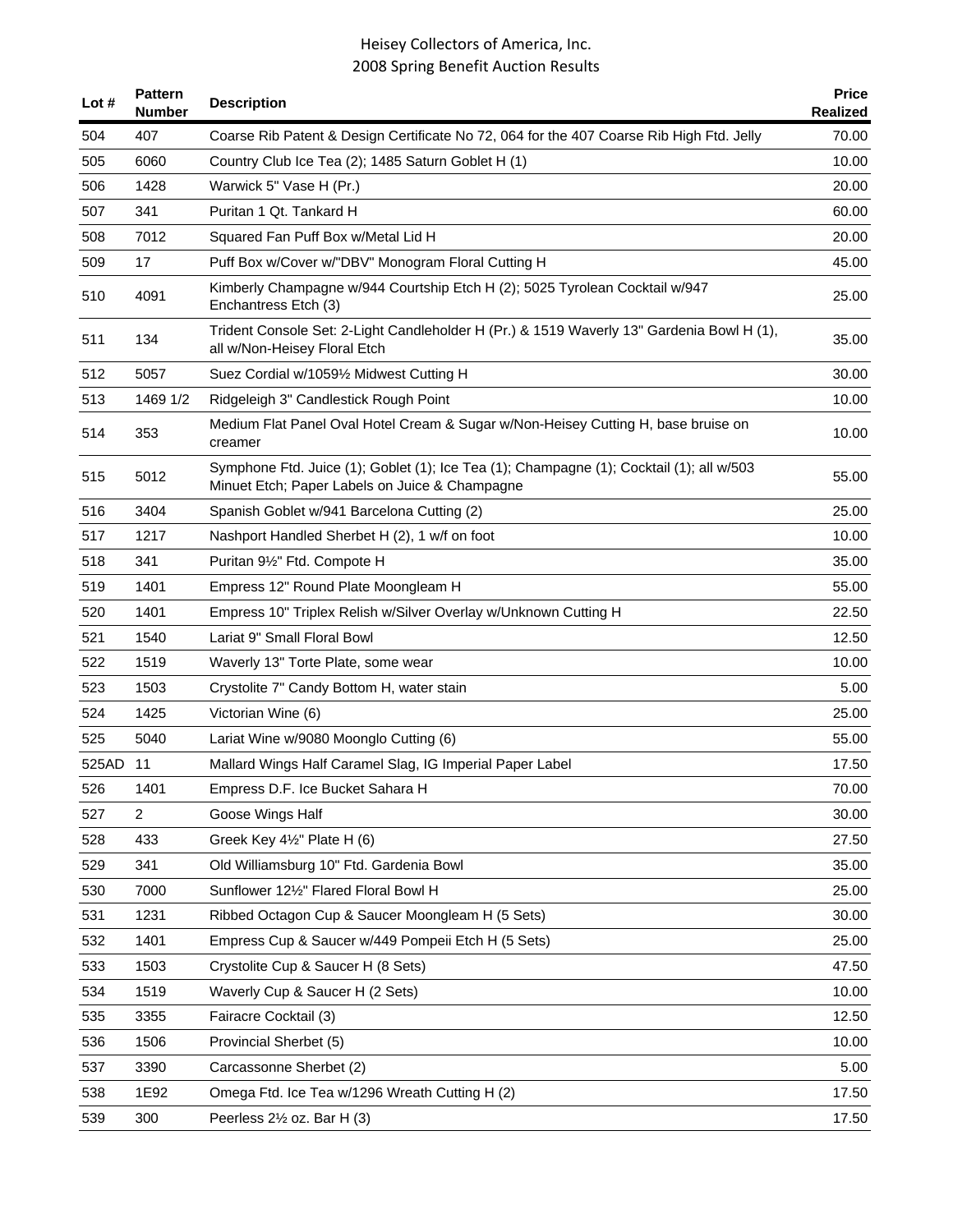| Lot $#$ | <b>Pattern</b><br><b>Number</b> | <b>Description</b>                                                                                         | <b>Price</b><br>Realized |
|---------|---------------------------------|------------------------------------------------------------------------------------------------------------|--------------------------|
| 540     | 1401                            | Empress 10" Celery Sahara                                                                                  | 25.00                    |
| 541     | 118                             | Miss Muffet D.O. Candlestick Flamingo H (Pr.)                                                              | 30.00                    |
| 542     | 5077                            | Legionnaire Ftd. Juice H (1); Cocktail (1) All w/Sultana Stem                                              | 65.00                    |
| 542A    | 350                             | Pinwheel & Fan Punch Cup H                                                                                 | 5.00                     |
| 543     | 1000                            | Maezene Marmalade & Cover Alexandrite H                                                                    | 850.00                   |
| 544     | 1485                            | Saturn Marmalade Zircon w/Crystal Cover; 1219 Simplicity Star Underplate Crystal H (1)                     | 150.00                   |
| 545     | 463                             | Bonnet 9" Basket w/Non-Heisey Floral Cutting H                                                             | 150.00                   |
| 546     | 459                             | Round Colonial 7" Basket w/Non-Heisey Floral Cutting H                                                     | 100.00                   |
| 547     | 417                             | Double Rib & Panel Basket w/Non-Heisey Floral Cutting Amber Décor H                                        | 575.00                   |
| 548     | 439                             | Raised Loop Egg Cup H                                                                                      | 17.50                    |
| 549     | 1469                            | Ridgeleigh 2-Light Candelabra (Pr.); Bobeches & Prisms (Pr.)                                               | 25.00                    |
| 550     | 1502                            | Crystolite Candleblock (Pr.); 99 Little Squatter Candleblock Moongleam H (Pr.)                             | 25.00                    |
| 551     | 1220                            | Punty Band Table Set Sugar Lid only Red Flashed (1); 1225 Plain Band Butter Lid only (1)                   | 20.00                    |
| 552     | 315                             | Paneled Cane Sugar Lid only H (1); 341 Puritan Tankard Pitcher Lid only H (1)                              | 10.00                    |
| 553     | 121                             | Pinwheel Candleholder Moongleam H (Pr.)                                                                    | 40.00                    |
| 554     | 5                               | Patrician 16" 2-Light Candelabra, f's on Bobeche and Candle Cup; X Fitting                                 | 45.00                    |
| 555     | 473                             | Narrow Flute w/Rim 4 oz. Cruet H (2), Slightly Cloudy f Stopper; 1540 Lariat Cruet H (1), f<br>Stopper     | 20.00                    |
| 556     | 1540                            | Lariat 3-Light Candleholder (Pr.)                                                                          | 35.00                    |
| 557     | 343                             | Sunburst 5" Ftd. Jelly H                                                                                   | 30.00                    |
| 558     | 1506                            | Provincial Ftd. Covered Candy, Roughness on Lid Rim                                                        | 25.00                    |
| 559     | 1401                            | Empress 10" 3-Part Relish Sahara H                                                                         | 35.00                    |
| 560     | 393                             | Narrow Flute Table Set Covered Sugar H, Roughness on Handle                                                | 10.00                    |
| 561     | 1503                            | Crystolite Violet Vase H                                                                                   | 55.00                    |
| 562     | 1503                            | Crystolite 5" Breakfast Preserve (1); Ftd. Honey H (1)                                                     | 15.00                    |
| 563     | 1509                            | Queen Ann 1-Light Candelabra (Pr.)                                                                         | 110.00                   |
| 564     | 353                             | Medium Flat Panel Ftd. Almond Sahara (4)                                                                   | 40.00                    |
| 565     | 353                             | Medium Flat Panel Ftd. Almond Moongleam H (2)                                                              | 20.00                    |
| 566     | 1469                            | Ridgeleigh 3" Coaster (3); 1540 Lariat Goblet (2)                                                          | 10.00                    |
| 567     | 337                             | Touraine Custard Cup H (1); 1205 Fancy Loop Mustard No Lid (1); 7000 Sunflower 1-Light<br>Candleholder (1) | 10.00                    |
| 568     | 394                             | Narrow Flute 12" 3-Part Relish Moongleam H f's                                                             | 5.00                     |
| 569     | 1252                            | Twist 10" Relish Flamingo H                                                                                | 20.00                    |
| 570     | 300 1/2                         | Peerless 17" Swing Vase H, Slightly Cloudy                                                                 | 30.00                    |
| 571     | 300                             | Peerless 6" Orchid Vase, Cloudy                                                                            | 15.00                    |
| 572     | 1472                            | Parallel Quarter Candlestick (Pr.); 1533 Wampum 1-Light Candlestick (Pr.)                                  | 30.00                    |
| 573     | 1506                            | Provincial Ind. Cream H f (1); Oil & Vinegar (1)                                                           | 20.00                    |
| 574     | 1469                            | Ridgeleigh 3" 1-Light Candleholder (Pr.), 1 w/F                                                            | 15.00                    |
| 575     | 300 1/2                         | Peerless 12" Swing Vase H (2), 1 Cloudy                                                                    | 50.00                    |
| 576     | 472                             | Narrow Flute w/Rim Covered Puff Box w/Gold Trim H, Heavily Stained                                         | 17.50                    |
| 577     | 341                             | Puritan Ftd. Jelly w/Charlton Roses H                                                                      | 17.50                    |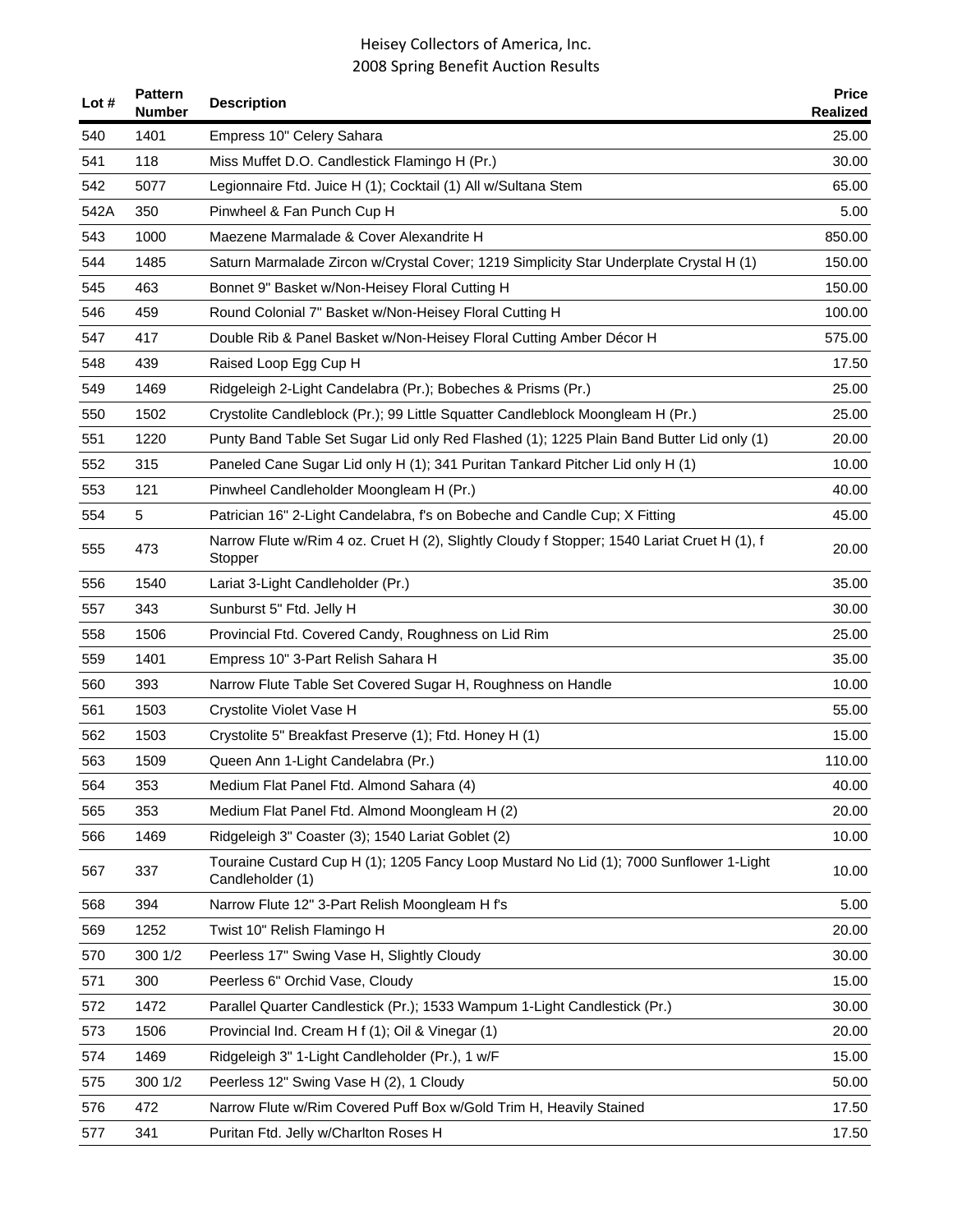| Lot #   | <b>Pattern</b><br><b>Number</b> | <b>Description</b>                                                | <b>Price</b><br>Realized |
|---------|---------------------------------|-------------------------------------------------------------------|--------------------------|
| 578     | 300                             | Peerless Hotel Sugar H, panel roughness (1); Toothpick (2), 1 1/H | 12.50                    |
| 579     | 5003                            | Crystolite Oyster Cocktail (6)                                    | 35.00                    |
| 580     | 5003                            | Crystolite Ftd. Juice (6)                                         | 25.00                    |
| 581     | 5003                            | Crystolite Ftd. Juice (7)                                         | 30.00                    |
| 582     | 5003                            | Crystolite Cocktail (6)                                           | 20.00                    |
| 583     | 5003                            | Crystolite Cocktail (6)                                           | 15.00                    |
| 584     | 5003                            | Crystolite Claret (1); Sherbet (3)                                | 5.00                     |
| 585     | 5003                            | Crystolite Blown Tumbler (2)                                      | 25.00                    |
| 586     | 5003                            | Crystolite Oyster Cocktail (5)                                    | 10.00                    |
| 587     | 1503                            | Crystolite 3-Part Covered Candy H                                 | 55.00                    |
| 588     | 1503                            | Crystolite 3-Light Candleholder (Pr.), color varies               | 17.50                    |
| 589     | 1503                            | Crystolite 9" Shell Pickle w/Silver Overlay, f on Tip             | 10.00                    |
| 590     | 1503                            | Crystolite 13" Oval Floral Bowl H                                 | 45.00                    |
| 591     | 1503                            | Crystolite Oval Sugar H (1); Handled Cheese Plate H (1)           | 10.00                    |
| 592     | 1503                            | Crystolite Ftd. Cheese                                            | 15.00                    |
| 593     | 1503                            | Crystolite 4" Covered Cigarette Box H                             | 15.00                    |
| 594     | 1503                            | Crystolite Leaf Nut Dish (1); 4-Part Clover Leaf Relish (2),1 w/H | 25.00                    |
| 595     | 1503                            | Crystolite 7" Shell Salad Plate w/Round Hinge                     | 17.50                    |
| 596     | 1503                            | Crystolite 1-Light Candlestick (Pr.)                              | 10.00                    |
| 597     | 1503                            | Crystolite Rosette Candleblock (3)                                | 10.00                    |
| 598     | 5003                            | Crystolite Goblet (1); Ice Tea (1)                                | 15.00                    |
| 599     | 355                             | Quator Cream & Sugar H                                            | 95.00                    |
| 600     | 3360                            | Penn Charter Champagne w/459 Olympiad Etch                        | 15.00                    |
| 600AD 1 |                                 | Flying Mare Cobalt HCA-D Sample                                   | 525.00                   |
| 601     | 3355                            | Fairacre Cocktail (4)                                             | 17.50                    |
| 602     | 1540                            | Lariat Fan Vase                                                   | 25.00                    |
| 603     | 341 1/2                         | Puritan 1 Pt. Squat Jug H                                         | 70.00                    |
| 604     | 1425                            | Victorian Champagne (7)                                           | 10.00                    |
| 605     | 3390                            | Carcassonne Sherbet (2)                                           | 7.50                     |
| 606     | 1469                            | Ridgeleigh Goblet (4)                                             | 30.00                    |
| 607     | 1184                            | Yeoman 5" Handled Bowtie Bon Bon Flamingo                         | 20.00                    |
| 608     | 1184                            | Yeoman Crescent Salad Flamingo H                                  | 25.00                    |
| 609     | 1469                            | Ridgeleigh 12" Celery H                                           | 20.00                    |
| 610     | 1184                            | Yeoman Cocktail H (4)                                             | 10.00                    |
| 611     | 1522                            | <b>Colt Standing</b>                                              | 35.00                    |
| 612     | 1469                            | Ridgeleigh Round Cigarette Holder H                               | 10.00                    |
| 613     | 393                             | Narrow Flute Covered Mustard H                                    | 30.00                    |
| 614     | 341                             | Puritan 5" Ftd. Jelly H                                           | 15.00                    |
| 615     | 1469                            | Ridgeleigh Cruet (2), f on 1 Stopper                              | 15.00                    |
| 616     | 31                              | Jack Be Nimble Toy Candlestick H                                  | 15.00                    |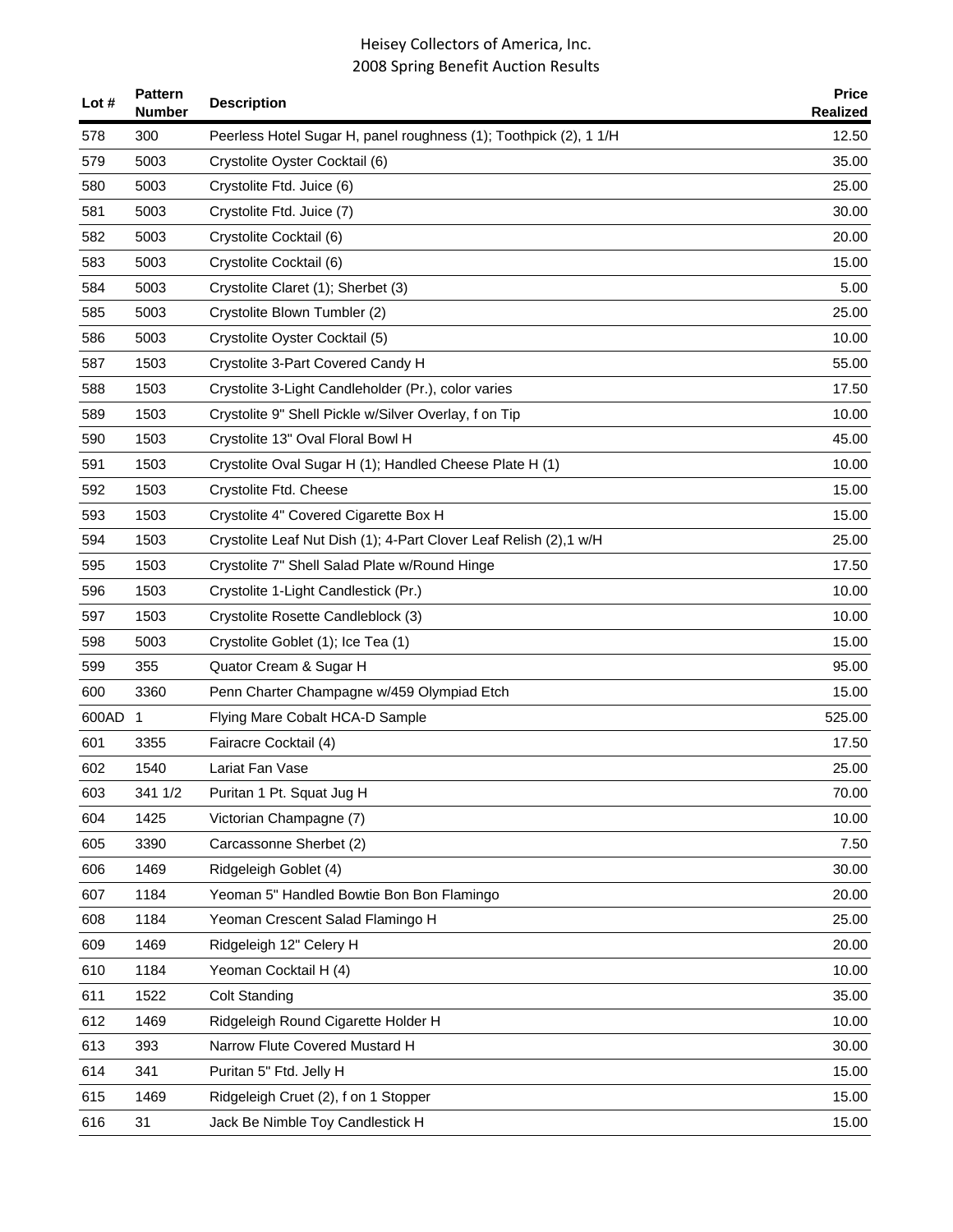| Lot # | <b>Pattern</b><br><b>Number</b> | <b>Description</b>                                                                                                                            | <b>Price</b><br>Realized |
|-------|---------------------------------|-----------------------------------------------------------------------------------------------------------------------------------------------|--------------------------|
| 617   | 1558                            | 12" Oval Floral Bowl H                                                                                                                        | 20.00                    |
| 618   | 49                              | Yorkshire Salt Shaker (1); 1255 Pineapple & Fan No. 1 Salt Shaker Cloudy (1); 1255<br>Pineapple & Fan No. 2 Salt Shaker w/o Lid (2), 1 Cloudy | 7.50                     |
| 619   | 150                             | Banded Flute Bar H, Rim Repair (1); 1225 Plain Band Toothpick X on Bottom Rim (1); 1404<br>Old Sandwich Bar H (1)                             | 12.50                    |
| 620   | 1295                            | Beaded Swag No. 2 Salt & Pepper w/Cornflower Décor Opal                                                                                       | 15.00                    |
| 621   | 1252                            | <b>Twist Covered Mustard H</b>                                                                                                                | 45.00                    |
| 622   | 352                             | Flat Panel 10" Round Tray H, Chip                                                                                                             | 5.00                     |
| 623   | 310                             | Ring Band Salt & Pepper (Pr.) Custard, Souvenir "Hillsdale H and Ring Band Toothpick<br>Custard, Souvenir "Chaumont NY" (1)                   | 27.50                    |
| 624   | 1220                            | Punty Band Open Salt H (1); 1225 Plain Band Open Salt H (1)                                                                                   | 15.00                    |
| 625   | 300                             | Peerless No. 10 Salt Shaker H (1); 379 Urn Salt Shaker H (1)                                                                                  | 10.00                    |
| 626   | 150                             | Banded Flute Salt Shaker H (1); 400 Colonial Salt Shaker H (1)                                                                                | 15.00                    |
| 627   | 7000                            | Sunflower Tumbler H                                                                                                                           | 10.00                    |
| 628   | 1401                            | Empress 8" Nappy Flamingo H, shows wear                                                                                                       | 15.00                    |
| 629   | 1401                            | Empress 8" Nappy Moongleam H                                                                                                                  | 35.00                    |
| 630   | 325                             | Prince Of Wales Plumes Tumbler (2), worn gold                                                                                                 | 30.00                    |
| 631   | 1503                            | Crystolite 10" Square Gardenia Bowl H, f on rim                                                                                               | 30.00                    |
| 632   | 300                             | Peerless 3 oz. Wine H (4)                                                                                                                     | 10.00                    |
| 633   | 341 1/2                         | Puritan 1/2 Gal. Jug H, wear on panels                                                                                                        | 30.00                    |
| 634   | 1295                            | Beaded Swag Berry Set: 8" Nappy w/Rose Décor (1); 4" Nappy w/Cornflower Décor (5) Opal                                                        | 50.00                    |
| 635   | 310                             | Ring Band Toothpick H (1); 4" Nappy w/Poppy Décor Custard H (1)                                                                               | 35.00                    |
| 636   | 1170                            | Pleat & Panel 8" Plate Moongleam H (6), 1 w/F and 1 w/wear                                                                                    | 10.00                    |
| 637   | 1170                            | Pleat & Panel 7" Plate Moongleam H (6), unground bottom                                                                                       | 5.00                     |
| 638   | 1170                            | Pleat & Panel Cup (6); Saucer (7) Moongleam H                                                                                                 | 30.00                    |
| 639   | 1170                            | Pleat & Panel 61/2" Cereal Bowl Moongleam H (3)                                                                                               | 25.00                    |
| 640   | 1405                            | Ipswich Finger Bowl w/Underplate H                                                                                                            | 35.00                    |
| 641   | 1252                            | Twist 6" Saucer H (2); 6" Plate (5) Flamingo                                                                                                  | 10.00                    |
| 642   | 1252                            | Twist 7" Plate Flamingo H (9)                                                                                                                 | 40.00                    |
| 643   | 310                             | Ring Band Tumbler w/Rose Décor Custard H (2)                                                                                                  | 25.00                    |
| 644   | 310                             | Ring Band Custard Cup Souvenir "Addison MI" Custard H (1); 1200 Cut Block Custard<br>Souvenir "Pawpaw MI" Custard H (1)                       | 10.00                    |
| 645   | 1280                            | Winged Scroll Hotel Sugar w/Rose Decor Custard                                                                                                | 12.50                    |
| 646   | 1295                            | Beaded Swag 41/2" Nappy w/Pink & Blue Décor Opal (1); 6" Plate Opal (1)                                                                       | 12.50                    |
| 647   | 1200                            | Cut Block Ind. Cream Souvenir "1901 Hattie Sour" Red Flash (1); 1280 Winged Scroll Trinket<br>Box Souvenir "Colon MI" Clambroth (1)           | 17.50                    |
| 648   | 485                             | Hexagon Stem 13⁄4 Oz Cologne w/Dauber H                                                                                                       | 35.00                    |
| 649   | 375                             | Narrow Flute w/Rim 3½" Salted Nut Flamingo H (5)                                                                                              | 20.00                    |
| 650   | 393                             | Narrow Flute 1/2 Pt. Pitcher H Handle C (1); Covered Mustard w/#10 Paddle H (1)                                                               | 45.00                    |
| 651   | 1295                            | Beaded Swag Goblet Souvenir "Savannah GA" Custard                                                                                             | 30.00                    |
| 652   | 333                             | Waldorf Astoria Decanter Cloudy Replacement Stopper (1); 367 Prism Band Decanter<br>Cloudy Stopper f (1)                                      | 30.00                    |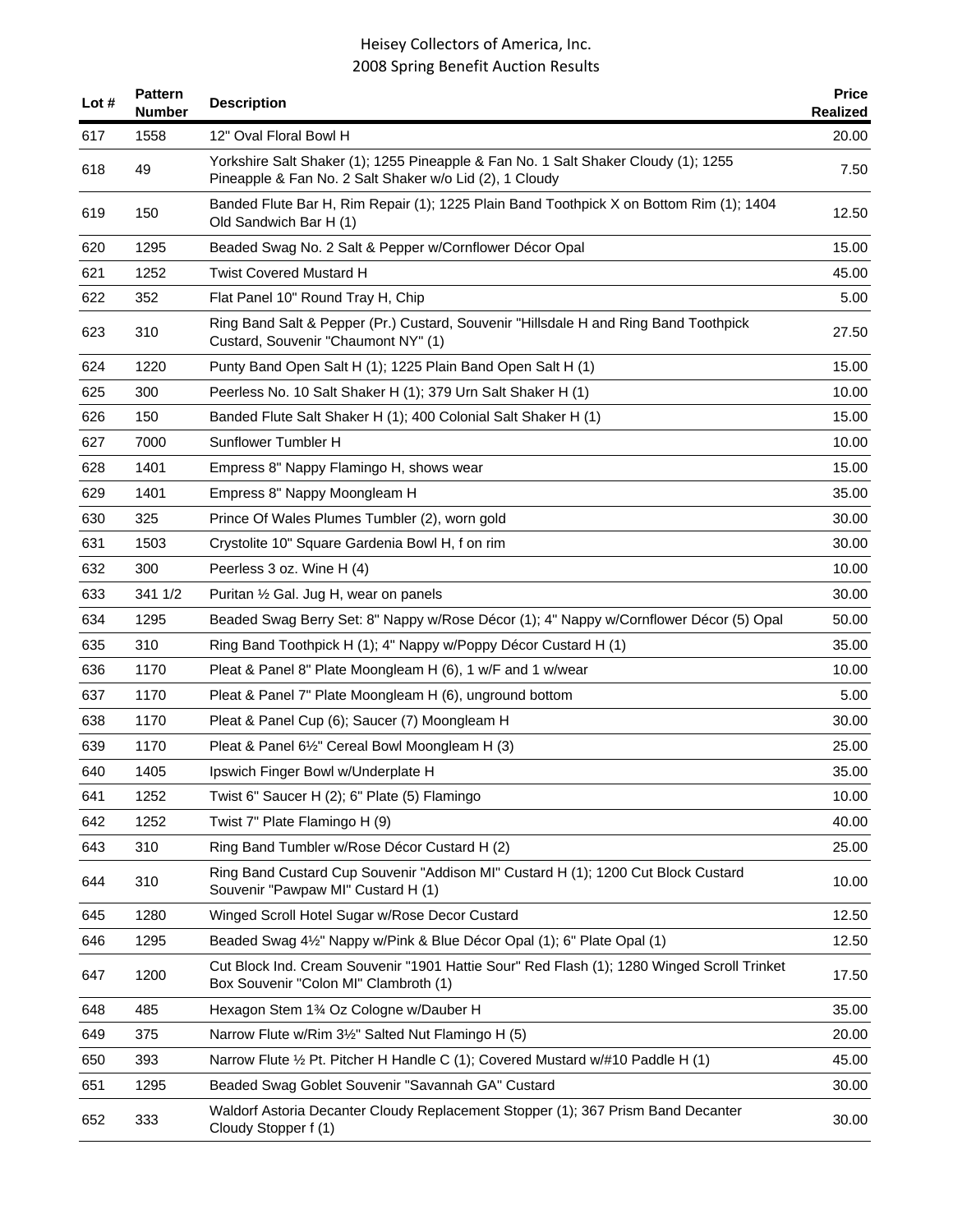| Lot #     | <b>Pattern</b><br><b>Number</b> | <b>Description</b>                                                                                                | <b>Price</b><br><b>Realized</b> |
|-----------|---------------------------------|-------------------------------------------------------------------------------------------------------------------|---------------------------------|
| 653       | 1184                            | Yeoman 6 oz. Soda H (3); 4 oz. Soda H (2) All Sahara                                                              | 20.00                           |
| 654       | 100                             | Centennial 9" Candlestick w/Gold & Black Décor on Foot H                                                          | 10.00                           |
| 655       | 23                              | Short Panel Salt & Pepper (Pr.) Cloudy; 24 Medium Panel Salt (1) Cloudy; 25 Tall Panel Salt<br>& Pepper H (2 Pr.) | 75.00                           |
| 656       | 1401                            | Empress 10 <sup>1</sup> / <sub>2</sub> " Square Dinner Plate Sahara H (4)                                         | 105.00                          |
| 657       | 1401                            | Empress 6" Square Plate Sahara H (12)                                                                             | 35.00                           |
| 658       | 353                             | Medium Flat Panel Ind. Ftd. Almond Flamingo (6)                                                                   | 40.00                           |
| 659       | 1229                            | Octagon Ind. Nut Flamingo H (4)                                                                                   | 25.00                           |
| 660       | 2351                            | Newton 12 oz. D.O. Soda Sahara                                                                                    | 15.00                           |
| 661       | 419                             | Sussex Goblet Moongleam Bowl H                                                                                    | 35.00                           |
| 662       | 1951                            | Cabochon Candlette H (Pr.)                                                                                        | 10.00                           |
| 663       | 353                             | Medium Flat Panel Master Almond H (1); Ind. Almond H (3)                                                          | 15.00                           |
| 664       | 1401                            | Empress Round Center Handled Sandwich Plate Sahara, rim scrape                                                    | 15.00                           |
| 665       | 134                             | Trident 2-Light Candleholder w/507 Orchid Etch                                                                    | 10.00                           |
| 666       | 393                             | Narrow Flute Ind. Cream & Sugar Moongleam H                                                                       | 95.00                           |
| 667       | 21                              | Aristocrat 7" Candlestick H (Pr.)                                                                                 | 35.00                           |
| 668       | 70                              | Octagon 7" Candlestick H (Pr.)                                                                                    | 50.00                           |
| 669       | 1401                            | Empress Cup & Square Saucer w/448 Old Colony Etch Sahara H (2 Sets)                                               | 25.00                           |
| 670       | 1401                            | Empress 8" Square Plate w/448 Old Colony Etch Sahara H (3)                                                        | 7.50                            |
| 671       | 1401                            | Empress 7" Square Plate Alexandrite H (3)                                                                         | 110.00                          |
| 672       | 1184                            | Yeoman 8" Plate w/980 Moonglo Cutting (4)                                                                         | 15.00                           |
| 673       | 341                             | Old Williamsburg 7" Coupe Plate H (7)                                                                             | 80.00                           |
| 674       | 1509                            | Queen Ann 101/2" Dinner Plate w/507 Orchid Etch (2), wear marks                                                   | 50.00                           |
| 675       | 1519                            | Waverly 10" Demi Torte Plate w/507 Orchid Etch                                                                    | 15.00                           |
| 675AD 103 |                                 | Tiger Paperweight Green Jade LIG                                                                                  | 35.00                           |
| 676       | 1519                            | Waverly 121/2" Floral Bowl w/507 Orchid Etch                                                                      | 25.00                           |
| 677       | 1519                            | Waverly 6" Ftd. Compote w/507 Orchid Etch                                                                         | 20.00                           |
| 678       | 142                             | Cascade 3-Light Candlestick                                                                                       | 10.00                           |
| 679       | 1522                            | Colt Standing f on Ear                                                                                            | 10.00                           |
| 680       | 1519                            | Waverly 8" Plate w/507 Orchid Etch (6)                                                                            | 30.00                           |
| 681       | 1519                            | Waverly 7" Plate w/507 Orchid Etch (6)                                                                            | 30.00                           |
| 682       | 5025                            | Tyrolean Ftd. Ice Tea w/507 Orchid Etch (3)                                                                       | 65.00                           |
| 683       | 5025                            | Tyrolean Low Ftd. Goblet (1); Sherbet (1) All w/507 Orchid Etch, 1 w/paper label                                  | 20.00                           |
| 684       | 10                              | Oakleaf Coaster Hawthorne (5)                                                                                     | 110.00                          |
| 685       | 1503                            | Crystolite 121/2" Round Floral Bowl                                                                               | 20.00                           |
| 686       | 4044                            | New Era 9" x 7" Plate 600 Satin Finish (1)                                                                        | 30.00                           |
| 687       | 5025                            | Tyrolean Cocktail w/507 Orchid Etch (5)                                                                           | 35.00                           |
| 688       | 5025                            | Tyrolean Champagne w/507 Orchid Etch (4)                                                                          | 35.00                           |
| 689       | 5010                            | Symphone Goblet w/503 Minuet Etch (3)                                                                             | 35.00                           |
| 690       | 5010                            | Symphone Champagne w/503 Minuet Etch (2)                                                                          | 20.00                           |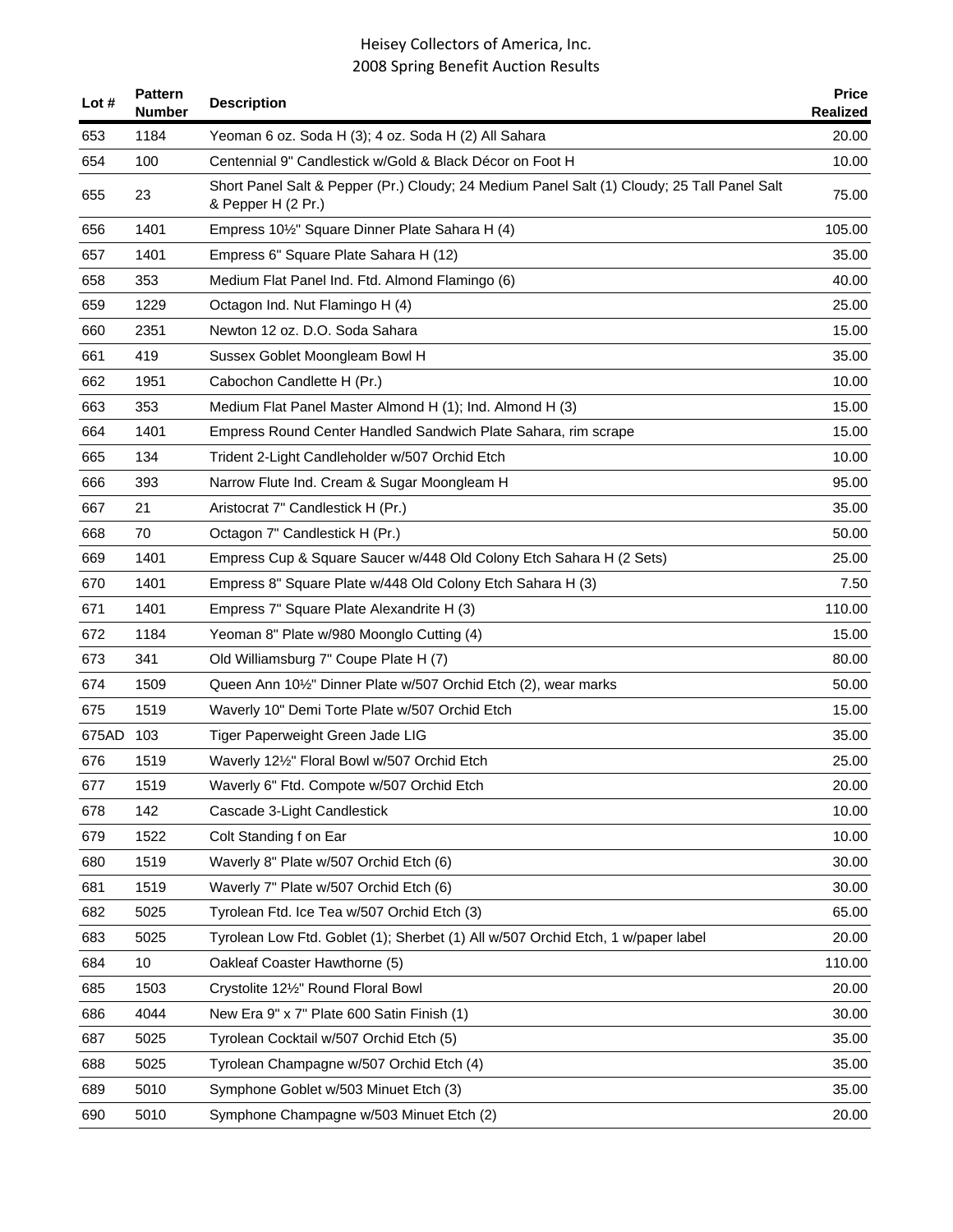| Lot # | <b>Pattern</b><br><b>Number</b> | <b>Description</b>                                                                      | <b>Price</b><br><b>Realized</b> |
|-------|---------------------------------|-----------------------------------------------------------------------------------------|---------------------------------|
| 691   | 2401                            | Oak Wood Ftd. Whiskey w/467 Tally Ho Etch (1); 2052 11/2 Oz Bar w/467 Tally Ho Etch (1) | 25.00                           |
| 692   | 2930                            | Plain & Fancy Tumbler w/413 Renaissance Etch                                            | 10.00                           |
| 693   | 465                             | Recessed Panel 7" Basket H f on Rim                                                     | 20.00                           |
| 694   | 137                             | Tumbler H (5)                                                                           | 10.00                           |
| 695   | 1425                            | Victorian 8 <sup>1</sup> / <sub>2</sub> " Plate (1); 2-Ball Goblet (1)                  | 15.00                           |
| 696   | 1235                            | Beaded Panel & Sunburst Ind. Cream, Red Flash Panels, f on Rim                          | 75.00                           |
| 697   | 4036                            | Marshall 1 Qt. Cocktail Shaker w/Strainer B & #118 Rooster Stopper                      | 70.00                           |
| 698   | 1193                            | Inside Scallop Cucumber Dish Moongleam H                                                | 20.00                           |
| 699   |                                 | 1245/3970 Spiral Compote Moongleam Stem & Foot H                                        | 40.00                           |
| 700   | 1243                            | Stepped Octagon 8" Plate Moongleam H                                                    | 7.50                            |
| 701   | 1225                            | Plain Band 8" Crimped Compote                                                           | 45.00                           |
| 702   | 22                              | Windsor 10" Candlesticks (2), 1 w/Yellow Flash                                          | 20.00                           |
| 703   | 1469                            | Ridgeleigh Roly Poly Coaster H (2)                                                      | 5.00                            |
| 704   | 341                             | Puritan 12" Relish H, F's                                                               | 5.00                            |
| 705   | 3404                            | Spanish Champagne w/Cobalt Bowl                                                         | 90.00                           |
| 706   | 411                             | Tudor Cream w/Moongleam Handles                                                         | 45.00                           |
| 707   | 1495                            | Fern 2-Part Mayo w/Unknown Cutting                                                      | 17.50                           |
| 708   | 1250                            | Groove & Slash 4" Rose Bowl                                                             | 130.00                          |
| 709   | 1518                            | Miter Cut 7" Vase f on Base                                                             | 25.00                           |
| 710   | 3404                            | Spanish Champagne w/461 Oxford Etch (3)                                                 | 20.00                           |
| 711   | 1559                            | Columbia 1-Light Candlestick                                                            | 10.00                           |
| 712   | 1183                            | Revere Covered Horseradish w/Unknown Cutting H                                          | 20.00                           |
| 713   | 1231                            | Ribbed Octagon Cream & Sugar Sahara H                                                   | 45.00                           |
| 714   | 4052                            | National Goblet w/"UCL" Monogram Rim Repair                                             | 0.00                            |
| 715   | 1295                            | Beaded Swag Goblet Souvenir "Dow City IA" Custard (3)                                   | 50.00                           |
| 716   | 397                             | Colonial Cupped Scalloped Covered Butter, f on Base                                     | 20.00                           |
| 717   | 1220                            | Punty Band Claret w/Engraved Reg. No. (3)                                               | 15.00                           |
| 718D  | 3480                            | Koors 10 oz. Ftd. Soda Flamingo                                                         | 30.00                           |
| 719D  | 341                             | Old Williamsburg 4 oz. Cruet w/Paper Labels (2)                                         | 30.00                           |
| 720   | 1225                            | Plain Band Handleless Sherbet Souvenir "1902 Delphos OH" Custard H                      | 10.00                           |
| 721   | 379                             | Urn 5" Nappy H, f's on Base                                                             | 5.00                            |
| 722   | 1129                            | Fine Tooth 41/2" Nappy H                                                                | 5.00                            |
| 723   | 1205                            | Fancy Loop 41/2" Nappy, minor roughness                                                 | 5.00                            |
| 724   | 1201                            | Fandango 5" Nappy, f's on rim                                                           | 5.00                            |
| 725   | 475                             | Narrow Flute w/Rim 51/2" Lemon Dish H                                                   | 15.00                           |
| 726   | 1229                            | Octagon 6" 2-Handled D.O. Mint Sahara                                                   | 20.00                           |
| 727   | 1506                            | Provincial Cream & Sugar H                                                              | 25.00                           |
| 728   | 1488                            | Kohinoor 3" Ashtray H (4), 2 w/f's                                                      | 7.50                            |
| 729   | 350                             | Pinwheel & Fan Hotel Sugar H                                                            | 12.50                           |
| 730   | 7000                            | Sunflower Cream & Sugar H                                                               | 30.00                           |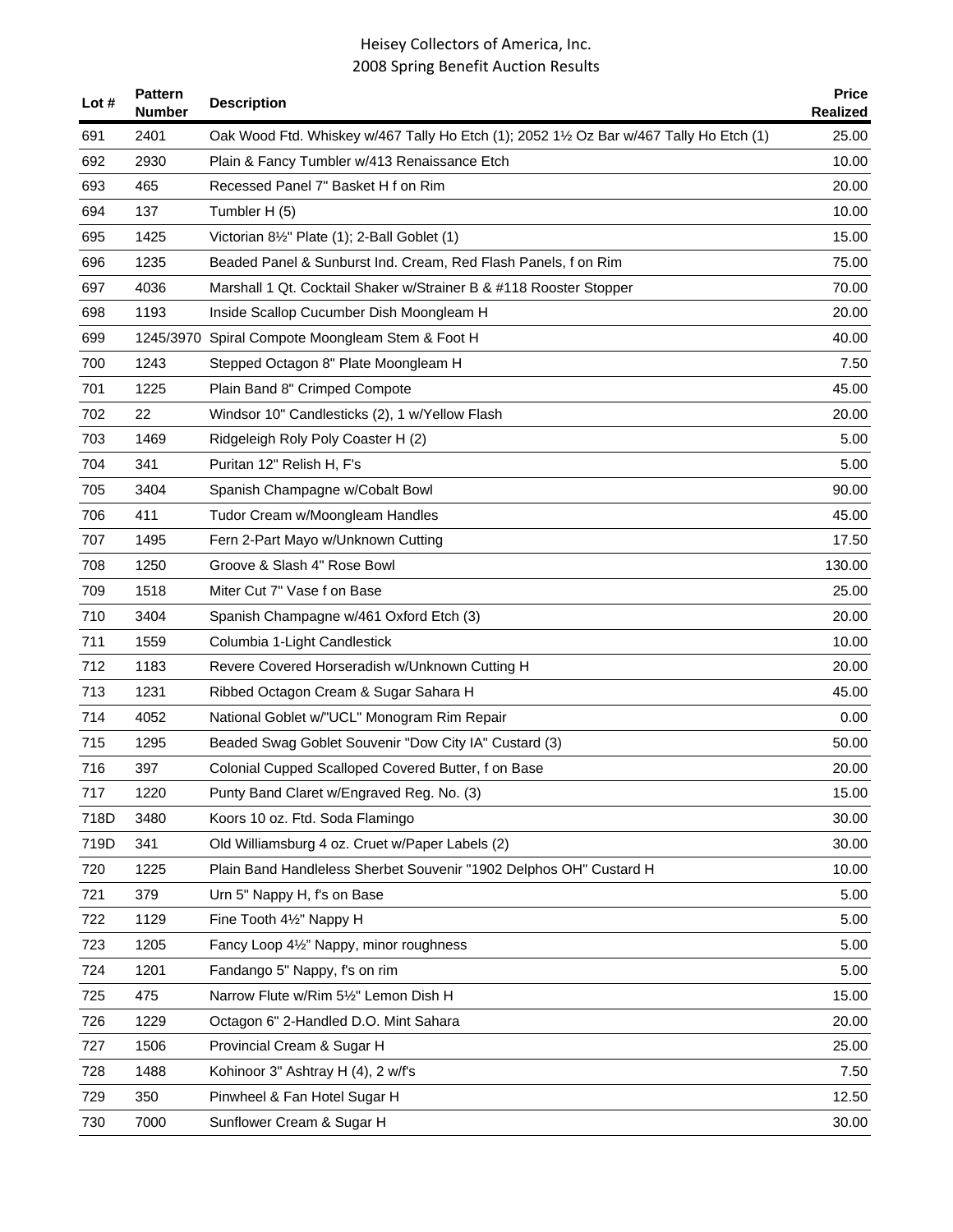| Lot # | <b>Pattern</b><br><b>Number</b> | <b>Description</b>                                                       | <b>Price</b><br><b>Realized</b> |
|-------|---------------------------------|--------------------------------------------------------------------------|---------------------------------|
| 731   | 1401                            | Empress D.F. Sugar w/449 Pompeii Etch                                    | 20.00                           |
| 732   | 1295                            | Beaded Swag Mug Souvenir "James & Jessie Streetfair 1902", w/ Red Flash  | 35.00                           |
| 733   | 118                             | Rooster Stopper & Strainer X                                             | 25.00                           |
| 734   | 2                               | Goose Wings Half                                                         | 25.00                           |
| 735D  | 1186                            | Yeoman Ashtray w/Unknown Cutting                                         | 10.00                           |
| 736D  | 479                             | Petal Sugar Flamingo, f's on handle                                      | 5.00                            |
| 737   | 1541                            | Athena 2-Light Candlestick                                               | 15.00                           |
| 738   | 1435                            | Ind. Ashtray H                                                           | 5.00                            |
| 739   | 150                             | Pointed Oval & Diamond Point 4" Nappy, f on rim                          | 5.00                            |
| 740   | 315                             | Paneled Cane 4 1/2" Nappy H                                              | 5.00                            |
| 741   | 1509                            | Queen Ann 15" Torte Plate w/507 Orchid Etch                              | 25.00                           |
| 742   | $V-835$                         | Verlys Wild Duck Bowl w/Satin Finish                                     | 30.00                           |
| 743   | 116                             | Penguin Stopper (1); 1280 Winged Scroll Spooner Custard (1)              | 30.00                           |
| 744   | 1280                            | Winged Scroll Spooner Vaseline                                           | 3,100.00                        |
| 745   | 1550                            | <b>Fish Bowl</b>                                                         | 325.00                          |
| 746   | 132                             | Horsehead Stopper Small                                                  | 140.00                          |
| 747   | 1280                            | Winged Scroll Match Holder Custard                                       | 75.00                           |
| 748   | 1280                            | Winged Scroll Cigarette Holder Custard                                   | 75.00                           |
| 749   | 1280                            | Winged Scroll Ash Receiver Custard                                       | 50.00                           |
| 750   | 1447                            | Roccoco 5-Part Mayo/Relish Ftd. No Lid, f on foot                        | 7.50                            |
| 750AD | 12                              | Mallard Wings Up Carmel Slag, IG, Imperial Paper Label                   | 20.00                           |
| 751   | 1447                            | Roccoco Cream & Sugar                                                    | 120.00                          |
| 752   | 407                             | Coarse Rib 11" Plate H                                                   | 10.00                           |
| 753   | 1182                            | Revere 7" 2-Handled Nappy w/Non-Heisey Cutting H                         | 15.00                           |
| 754   | 1255                            | Pineapple & Fan Spooner                                                  | 35.00                           |
| 755   | 352                             | Flat Panel Large Spooner H                                               | 12.50                           |
| 756   | 1235                            | Beaded Panel & Sunburst Spooner f on Rim                                 | 5.00                            |
| 757   | 1235                            | Beaded Panel & Sunburst Cream                                            | 15.00                           |
| 758   | 1295                            | <b>Beaded Swag Covered Sugar</b>                                         | 15.00                           |
| 759   | 1184                            | Yeoman 8" 4-Ring Condiment Tray H                                        | 10.00                           |
| 760   | 393                             | Narrow Flute Covered Butter H                                            | 45.00                           |
| 761   | 1295                            | Beaded Swag Spooner w/Gold & Green Bands                                 | 15.00                           |
| 762   | 1225                            | Plain Band Covered Butter, f on Finial                                   | 10.00                           |
| 763   | 1225                            | Plain Band 4 oz. Oil No Stopper, Inside Rim Roughness                    | 0.00                            |
| 764   | 1255                            | Pineapple & Fan 6 oz. Oil w/Stopper, Inside Rim Roughness                | 25.00                           |
| 765   | 310                             | Ring Band Covered Butter w/Rose Décor Custard, Bottom Rim Chips          | 10.00                           |
| 766   | 1200                            | Cut Block Ind. Cream Souvenir "Markesan WIS" Custard, w/Worn Gold & Name | 7.50                            |
| 767   | 341                             | Puritan 5" Ftd. Jelly H                                                  | 5.00                            |
| 768   | 1506                            | Provincial 13" Torte Plate H, use marks                                  | 12.50                           |
| 769   | 1506                            | Provincial Punch Bowl w/Cups (21) H                                      | 60.00                           |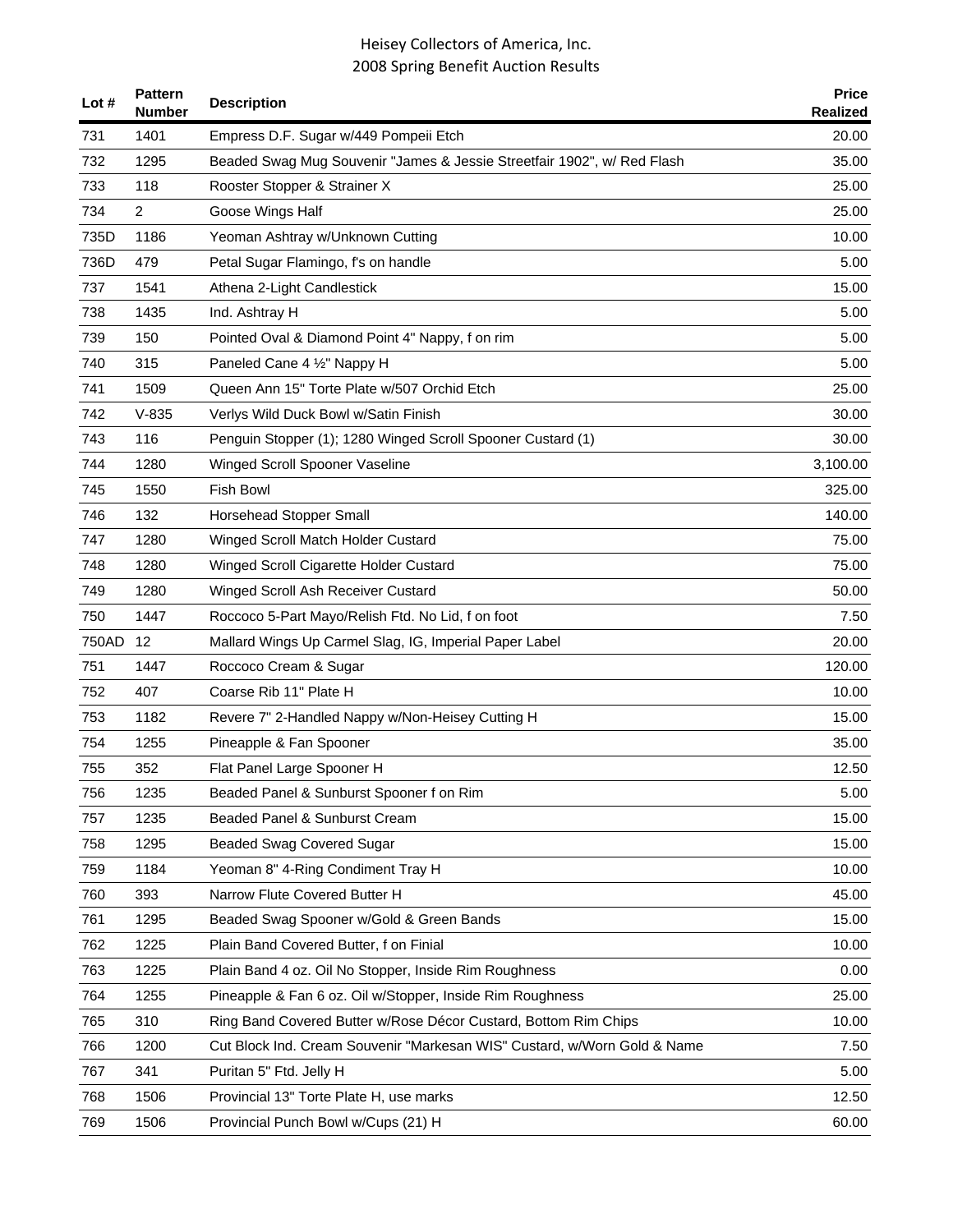| Lot # | <b>Pattern</b><br><b>Number</b> | <b>Description</b>                                                                   | <b>Price</b><br>Realized |
|-------|---------------------------------|--------------------------------------------------------------------------------------|--------------------------|
| 770   | 1519                            | Waverly 8" Plate (10)                                                                | 10.00                    |
| 771   | 1503                            | Crystolite Cream & Sugar H (2 Sets)                                                  | 17.50                    |
| 772   | 1503                            | Crystolite Ftd. Cigarette H                                                          | 12.50                    |
| 773   | 1503                            | Crystolite Oval Cigarette; 3" Square Ashtray H                                       | 5.00                     |
| 774   | 1503                            | Crystolite 5" Breakfast Preserve; 1503¼ Crystolite Square Candleblock                | 10.00                    |
| 775   | 1503                            | Crystolite 10" 5-Part Relish C; 131/2" Sandwich Plate H                              | 15.00                    |
| 776   | 1469                            | Ridgeleigh Star Relish H                                                             | 15.00                    |
| 777   | 1469                            | Ridgeleigh 5-Pc. Smoking Set w/4" Covered Cigarette Box & 21/2" Square Ashtray (4) H | 17.50                    |
| 778   | 1185                            | Yeoman Hotel Cream w/Non-Heisey Cutting H                                            | 7.50                     |
| 779   | 1509                            | Queen Ann Handled Ftd. Jelly w/507 Orchid Etch H                                     | 15.00                    |
| 780   | 475                             | Narrow Flute w/Rim Salted Nut Dish w/Star Bottom Flamingo H                          | 10.00                    |
| 781   | 1519                            | Waverly 5" Deep Epergnette, Sun Colored                                              | 5.00                     |
| 782   | 393                             | Narrow Flute Ftd. (Pr.)eserve w/Cover H, Worn Gold                                   | 10.00                    |
| 783   | 393                             | Narrow Flute Champagne H (8)                                                         | 25.00                    |
| 784   | 393                             | Narrow Flute 3-Pt Hotel Jug H, w/Chips                                               | 5.00                     |
| 785   | 393                             | Narrow Flute 1-Qt Jug H, Well Worn, Chip on Bottom                                   | 5.00                     |
| 786   | 300                             | Peerless Egg Cup (6),1 w/Engraved Reg. Mark H                                        | 12.50                    |
| 787   | 1540                            | Lariat 2-Light Candlestick                                                           | 5.00                     |
| 788   | 1540                            | Lariat 7" Nappy H                                                                    | 5.00                     |
| 789   | 1540                            | Lariat 3-Part Oblong Relish                                                          | 10.00                    |
| 790   | 1624                            | Patio Ftd. Tumbler Sultana                                                           | 130.00                   |
| 791   | 5057                            | Suez Low Goblet w/Sultana Stem                                                       | 250.00                   |
| 792   | 5057                            | Suez Oyster Cocktail w/Sultana Stem                                                  | 110.00                   |
| 793   | 1951A                           | Elephant Handled Beer Mug H                                                          | 130.00                   |
| 794   | 4163                            | Whaley Beer Mug w/462 Fox Chase Etch H                                               | 55.00                    |
| 795   | 353                             | Medium Flat Panel Ftd. Soda Harvey Amber H                                           | 250.00                   |
| 796   | 1514                            | Twentieth Century Ftd. Ice Tea Dawn H                                                | 35.00                    |
| 797   | 1514                            | Twentieth Century Ftd. Juice w/Paper Label Dawn H                                    | 25.00                    |
| 798   | 1590                            | Zodiac Ohio Sesquicentennial Ashtray                                                 | 15.00                    |
| 799   | 4083                            | Stanhope Ftd. Ice Tea w/Zircon Bowl & Foot                                           | 180.00                   |
| 800   | 4083                            | Stanhope Champagne w/Zircon Bowl                                                     | 50.00                    |
| 801   | 1001                            | Caswell Ftd. Cream Hawthorne                                                         | 55.00                    |
| 802   | 5024                            | Oxford Champagne w/Paper Label w/9031 West Point Crest Etch H                        | 12.50                    |
| 803   | 6060                            | Country Club 16 oz. Soda w/Screen Optic w/Paper Label Limelight                      | 310.00                   |
| 804   | 341                             | Old Williamsburg Goblet Dawn H                                                       | 1,100.00                 |
| 805   | 337                             | Touraine Ftd. Sherbet Amberina H                                                     | 450.00                   |
| 806   | 300                             | Peerless Low Ftd. Tumbler Alexandrite                                                | 550.00                   |
| 807   | 1408                            | Panel & Diamond Point Goblet Moongleam H                                             | 1,200.00                 |
| 808   | 3381                            | Creole 12 Oz Ftd. Soda Alexandrite                                                   | 70.00                    |
| 809   | 1404                            | Old Sandwich Candlestick Sahara H                                                    | 70.00                    |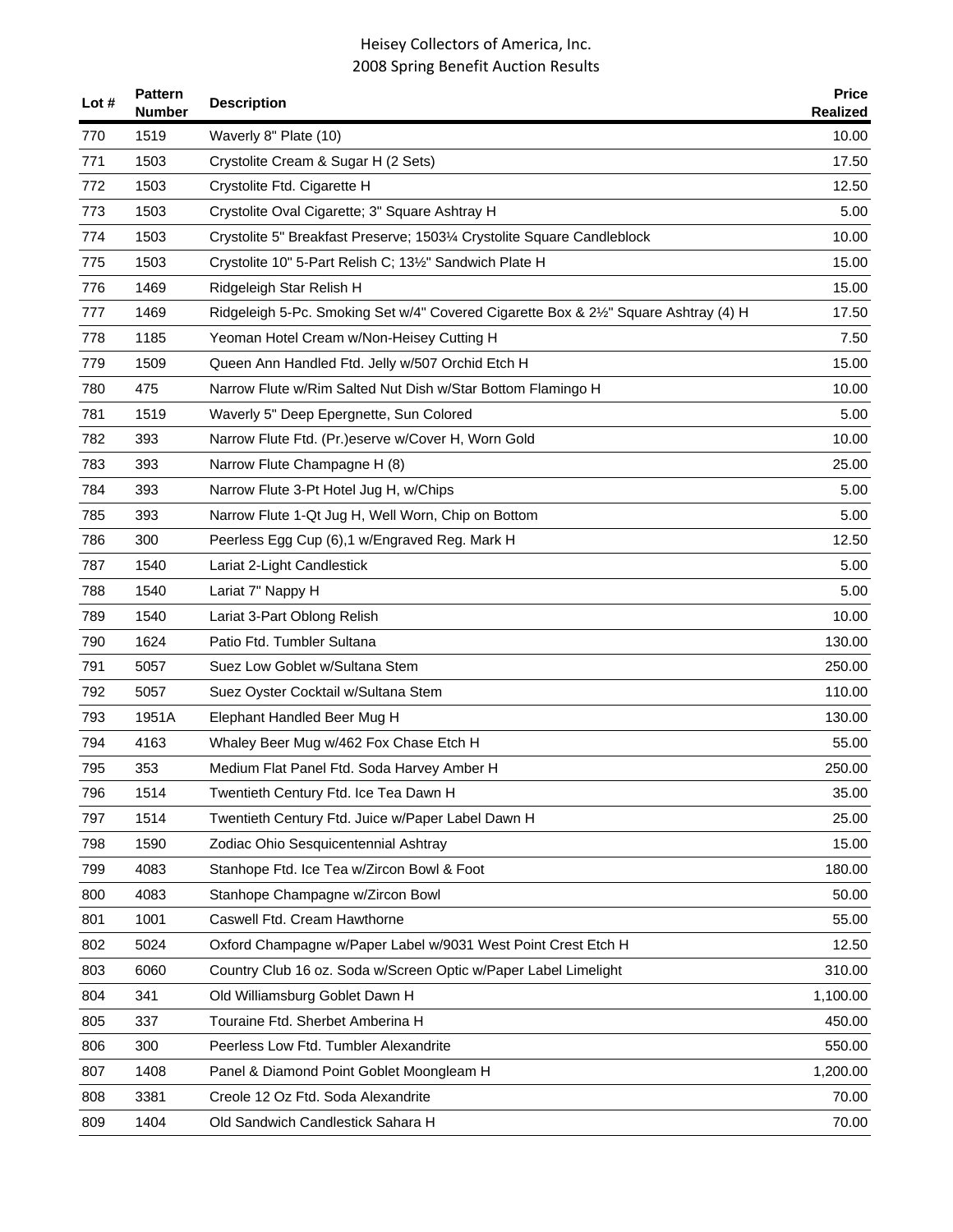| Lot # | <b>Pattern</b><br><b>Number</b> | <b>Description</b>                                                          | <b>Price</b><br><b>Realized</b> |
|-------|---------------------------------|-----------------------------------------------------------------------------|---------------------------------|
| 810   | 3397                            | Gascony Ftd. Tumbler w/Tangerine Bowl                                       | 100.00                          |
| 811   | 352                             | Flat Panel Cigar Jar & Cover Moongleam H                                    | 1,200.00                        |
| 812   | 134                             | <b>Trident 2-Light Candlestick</b>                                          | 5.00                            |
| 813   | 1231                            | Ribbed Octagon Rum Pot, C in Spout                                          | 350.00                          |
| 814   | 411                             | Tudor Sugar Dispenser w/Gorham Sterling Lid                                 | 55.00                           |
| 815   | 7000                            | Sunflower Candlestick (Pr.)                                                 | 10.00                           |
| 816   | 1567                            | Plantation Tall Ftd. Candy & Cover                                          | 85.00                           |
| 817   | 1503 1/2                        | Crystolite Swan Handled Pitcher H                                           | 500.00                          |
| 818   | 1485                            | Saturn Sugar Dispenser w/Reed & Barton Lid H                                | 60.00                           |
| 819   | 1                               | Georgian Candlestick                                                        | 30.00                           |
| 820   | 1405                            | Ipswich Ftd. Candle Vase (Pr.), missing some prisms, no inserts H           | 75.00                           |
| 821   | 305                             | Punty & Diamond Point Perfume w/Sterling Lid                                | 50.00                           |
| 822   | 1469 1/2                        | Ridgeleigh 8" Centerpiece H                                                 | 25.00                           |
| 823   | 350                             | Pinwheel & Fan Tumbler H                                                    | 5.00                            |
| 824   | 369                             | Hartman 5 oz. Claret N.O. H                                                 | 25.00                           |
| 825   | 372                             | McGrady 7 oz. Syrup Sahara                                                  | 35.00                           |
| 825AD |                                 | Diamond H Display Sign on Base, Rosaline HCA '92 Fenton                     | 10.00                           |
| 826   | 400                             | Colonial Scalloped Top Salt & Pepper w/Metal Tops H (Pr.)                   | 12.50                           |
| 827   | 451                             | Cross Lined Flute Tumbler w/Non-Heisey Cutting H                            | 10.00                           |
| 828   | 1252                            | Twist Pickle Marigold H Rim Nick                                            | 10.00                           |
| 829   | 473                             | Narrow Flute w/Rim Goblet H                                                 | 10.00                           |
| 830   | 479                             | Petal Cream & Sugar Sahara (Pr.)                                            | 65.00                           |
| 831   | 479                             | Petal Cream & Sugar Moongleam H (Pr.)                                       | 25.00                           |
| 832   | 479                             | Petal Cream & Sugar Flamingo H (Pr.)                                        | 20.00                           |
| 833   | 479                             | Petal Cream & Sugar H (Pr.)                                                 | 30.00                           |
| 834   | 1205                            | Fancy Loop Toothpick                                                        | 25.00                           |
| 835   | 1252                            | Twist Candlestick Marigold H (Pr.)                                          | 65.00                           |
| 836   | 1255                            | Pineapple & Fan No. 2 Salt & Pepper w/Sterling Lids (Pr.)                   | 25.00                           |
| 837   | 1567                            | Plantation 7" Compote Flat H                                                | 40.00                           |
| 838   | 1425                            | Victorian Set of 3 Decanters in Chrome Tantalus                             | 105.00                          |
| 839   | 1519                            | Waverly Ftd. Salt & Pepper w/965 Narcissus Cutting (Pr.), 1 Slightly Cloudy | 5.00                            |
| 840   | 1567                            | Plantation Ftd. Ice Tea                                                     | 30.00                           |
| 841   | 3381                            | Creole Short Stem Goblet Alexandrite Bowl                                   | 55.00                           |
| 842   | 1205                            | Fancy Loop Toothpick                                                        | 25.00                           |
| 843   | 4055                            | Park Lane Cordial                                                           | 25.00                           |
| 844   | 350                             | Pinwheel & Fan Punch Cup Moongleam H                                        | 20.00                           |
| 845   | 4163                            | Whaley Tankard w/163 Monticello Etch                                        | 125.00                          |
| 846   | 5038                            | Rooster Stem Cocktail                                                       | 30.00                           |
| 847   | 5038                            | Rooster Stem Cocktail w/980 Moonglo Cutting (4)                             | 65.00                           |
| 848   | 5057                            | Suez Short Goblet w/1057 Florida Cutting H                                  | 25.00                           |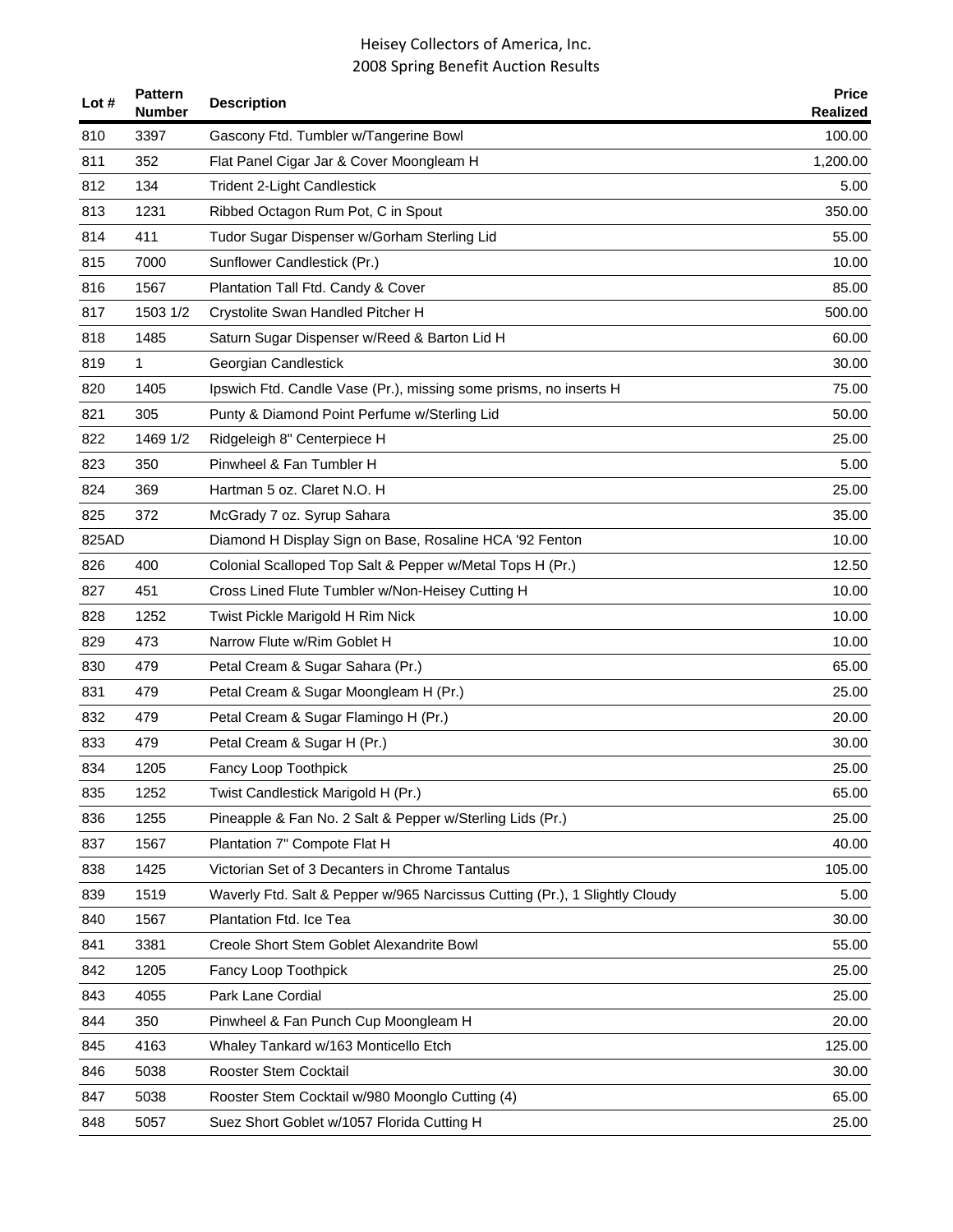| Lot # | <b>Pattern</b><br><b>Number</b> | <b>Description</b>                                                                                   | <b>Price</b><br><b>Realized</b> |
|-------|---------------------------------|------------------------------------------------------------------------------------------------------|---------------------------------|
| 849   | 5057                            | Suez Cocktail w/10591/2 Midwest Cutting H                                                            | 25.00                           |
| 850   | 5057                            | Suez Cordial w/1017 Peachtree Cutting                                                                | 55.00                           |
| 851   | 1235                            | Beaded Panel & Sunburst Ind. Salt Dip                                                                | 7.50                            |
| 852D  | 1255                            | Pineapple & Fan Punch Cup                                                                            | 5.00                            |
| 853D  | 1503                            | Crystolite 3" Coaster (2)                                                                            | 10.00                           |
| 854D  | 1503                            | Crystolite Leaf Nut (4)                                                                              | 10.00                           |
| 855   | 1567                            | <b>Plantation Salt Shaker H</b>                                                                      | 12.50                           |
| 856   | 6060                            | Country Club 10 oz. Soda w/980 Moonglo Cutting (2)                                                   | 10.00                           |
| 857   | 351                             | Priscilla Ind. Salt Dip                                                                              | 10.00                           |
| 858   | 352                             | <b>Flat Panel Knife Rest</b>                                                                         | 15.00                           |
| 859   | 1252                            | Twist Mustard & 4" Underplate H                                                                      | 22.50                           |
| 860   | 1252                            | Twist Mustard & 4" Underplate Flamingo w/#5 Crystal Mustard Spoon H                                  | 25.00                           |
| 861   | 1252                            | Twist Mustard & 4" Underplate Moongleam w/#5 Crystal Mustard Spoon                                   | 50.00                           |
| 862   | 1184                            | Yeoman Mustard No Lid w/Hawkes-type Cutting                                                          | 20.00                           |
| 863   | 1503                            | <b>Crystolite Mustard H</b>                                                                          | 7.50                            |
| 864   | 1485                            | Saturn Mustard w/Paddle Attached To Lid H                                                            | 30.00                           |
| 865   | 1401                            | Empress Mustard H Moongleam w/#2 Crystal Mustard Spoon (Not Marked)                                  | 35.00                           |
| 866   | 1401                            | Empress Mustard Flamingo H, Chip on Foot                                                             | 5.00                            |
| 867   | 351                             | Priscilla Mustard H w/#1 Spoon (Not Marked) Moongleam                                                | 30.00                           |
| 868   | 407                             | Coarse Rib Mustard in Royal Rochester Metal Holder w/Amber Stain H & #1 Mustard Spoon<br>Iridized, f | 25.00                           |
| 869   | 325                             | Pillows Mustard No Lid H, slightly cloudy                                                            | 5.00                            |
| 870   | 1205                            | Fancy Loop Mustard, No Lid                                                                           | 5.00                            |
| 871   | 1201                            | Fandango Horseradish, No Lid Worn Gold                                                               | 5.00                            |
| 872   | 407                             | Coarse Rib Mustard H w/#2 Spoon (Not Marked)                                                         | 25.00                           |
| 873   | 393                             | Narrow Flute Mustard H w/#2 Spoon (Not Marked)                                                       | 30.00                           |
| 874   | 393                             | Narrow Flute Ind. Domino Sugar H                                                                     | 25.00                           |
| 875   | 352                             | Flat Panel Covered Marmalade H w/#2 Mustard Spoon (Not Marked)                                       | 30.00                           |
| 876   | 1231                            | Ribbed Octagon After Dinner Cup H & Saucer (1 Set)                                                   | 15.00                           |
| 877   | 1231                            | Ribbed Octagon After Dinner Cup H & Saucer Moongleam, Base Nicks (1 Set)                             | 5.00                            |
| 878   | 1184                            | Yeoman After Dinner Cup & Saucer D.O. Flamingo H (1 Set)                                             | 12.50                           |
| 879   | 1184                            | Yeoman After Dinner Cup & Saucer D.O. H (1 Set)                                                      | 7.50                            |
| 880   | $\overline{2}$                  | Salad Fork w/Beaded Design H, Sun Purpled                                                            | 5.00                            |
| 881   | 1540                            | Lariat Cologne                                                                                       | 30.00                           |
| 882   | 1205                            | Fancy Loop Ftd. Punch Cup Straight                                                                   | 12.50                           |
| 883   | 1205                            | Fancy Loop Small Cocktail                                                                            | 12.50                           |
| 884   | 1506                            | Provincial 4" Nappy Limelight H                                                                      | 25.00                           |
| 885   | 1401                            | Empress Cup w/No 448 Old Colony Etch Sahara H                                                        | 5.00                            |
| 886   | 1425                            | Victorian Cocktail Sahara H                                                                          | 55.00                           |
| 887   | 1590                            | Zodiac Newark Sesquicentennial Ashtray                                                               | 7.50                            |